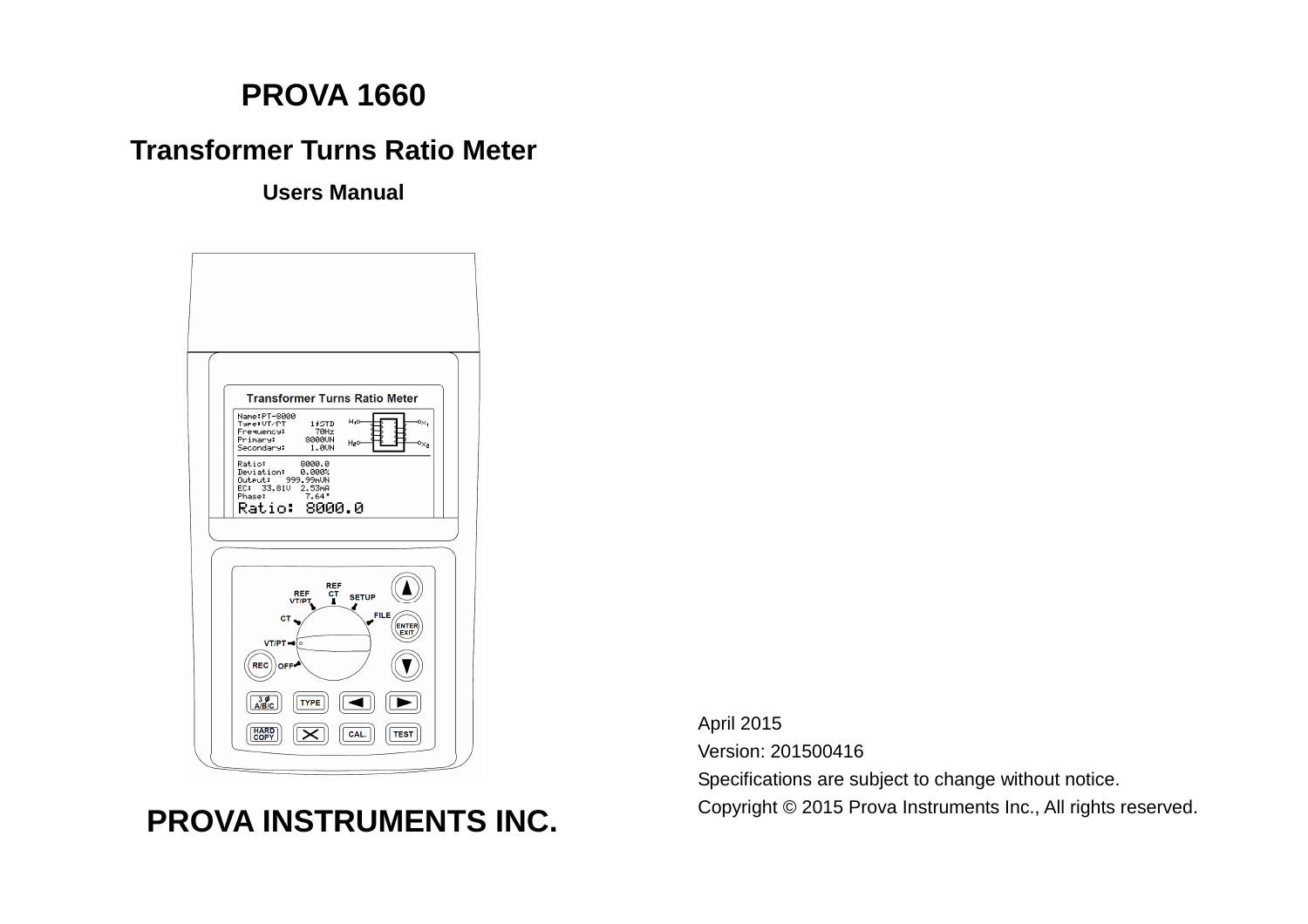**This unit passes the following tests:**

**EN 61010-1: 2010 EN 61010-2-030: 2010 CAT IV 50V Pollution Degree 2**

**EN 61326-1: 2013** (CISPR 11: 2009+A1: 2010 Group 1 Class B, EN 61326-1: 2013, IEC 61000-4-2: 2008, IEC 61000-4-3: 2006+A1:2007+A2:2010, IEC 61000-4-8: 2009)

# **Safety Symbols**

A WARNING

Please read the statement thoroughly to prevent injury or loss of life, and prevent damage to this product.



Earth (ground)

DC (Direct Current)



Conforms to relevant European Union directives.



Do not dispose of this instrument as unsorted municipal waste. Contact a qualified recycler for disposal.

# **Caution:**

1. The ventilation openings on the unit should not be blocked.

2. Please pay attention to polarity of DC input, follow the polarity info by the input jack.



Caution, Risk of Electric Shock.



Please remove all the test leads before performing maintenance, cleaning, battery replacement, fuse replacement, etc.



Do Not plug in the AC adapter when the ambient temperature exceeds 45℃ / 113℉.



Do Not charge the lithium battery when the ambient temperature exceeds 45℃ / 113°F.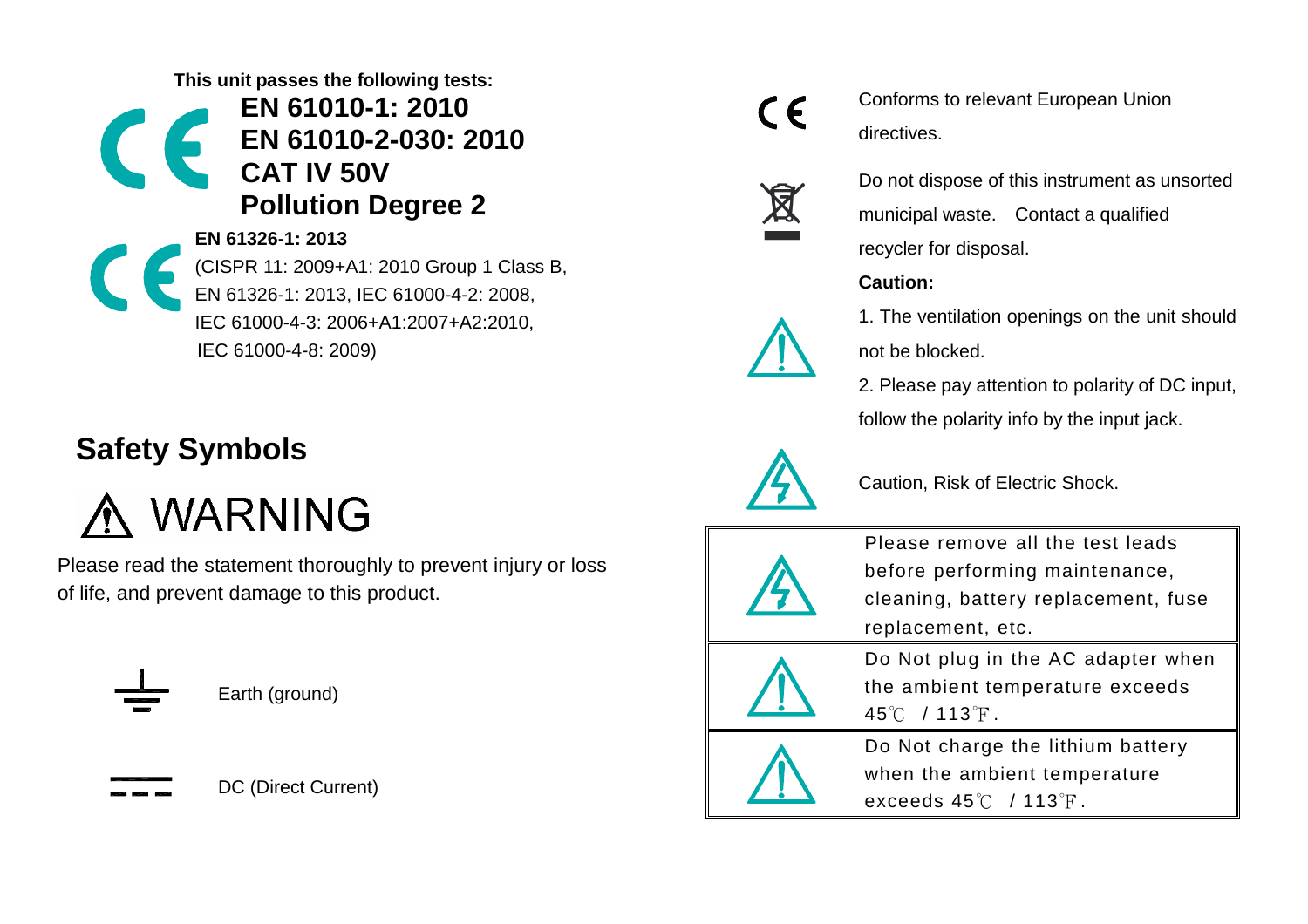| $\mathbf{L}$ |              |                                                    |  |
|--------------|--------------|----------------------------------------------------|--|
| Ш.           |              |                                                    |  |
| III.         |              |                                                    |  |
|              | А.           |                                                    |  |
|              | Β.           |                                                    |  |
|              | C.           |                                                    |  |
|              |              |                                                    |  |
|              | А.           | Graphical Illustration of Winding Connection12     |  |
|              | <b>B.</b>    |                                                    |  |
|              | $\mathbf{C}$ |                                                    |  |
|              | D.           |                                                    |  |
|              | Ε.           |                                                    |  |
|              | F.           |                                                    |  |
|              | G.           |                                                    |  |
|              | Η.           |                                                    |  |
|              | I.           |                                                    |  |
|              | J.           |                                                    |  |
|              | K.           | Clear Recorded (File) Data and Restore Defaults 27 |  |
|              | L.           |                                                    |  |
|              | М.           |                                                    |  |
|              | N.           |                                                    |  |
| V.           |              |                                                    |  |
|              | А.           |                                                    |  |
|              | В.           |                                                    |  |

#### **Table of Contents**

 $\overline{I}$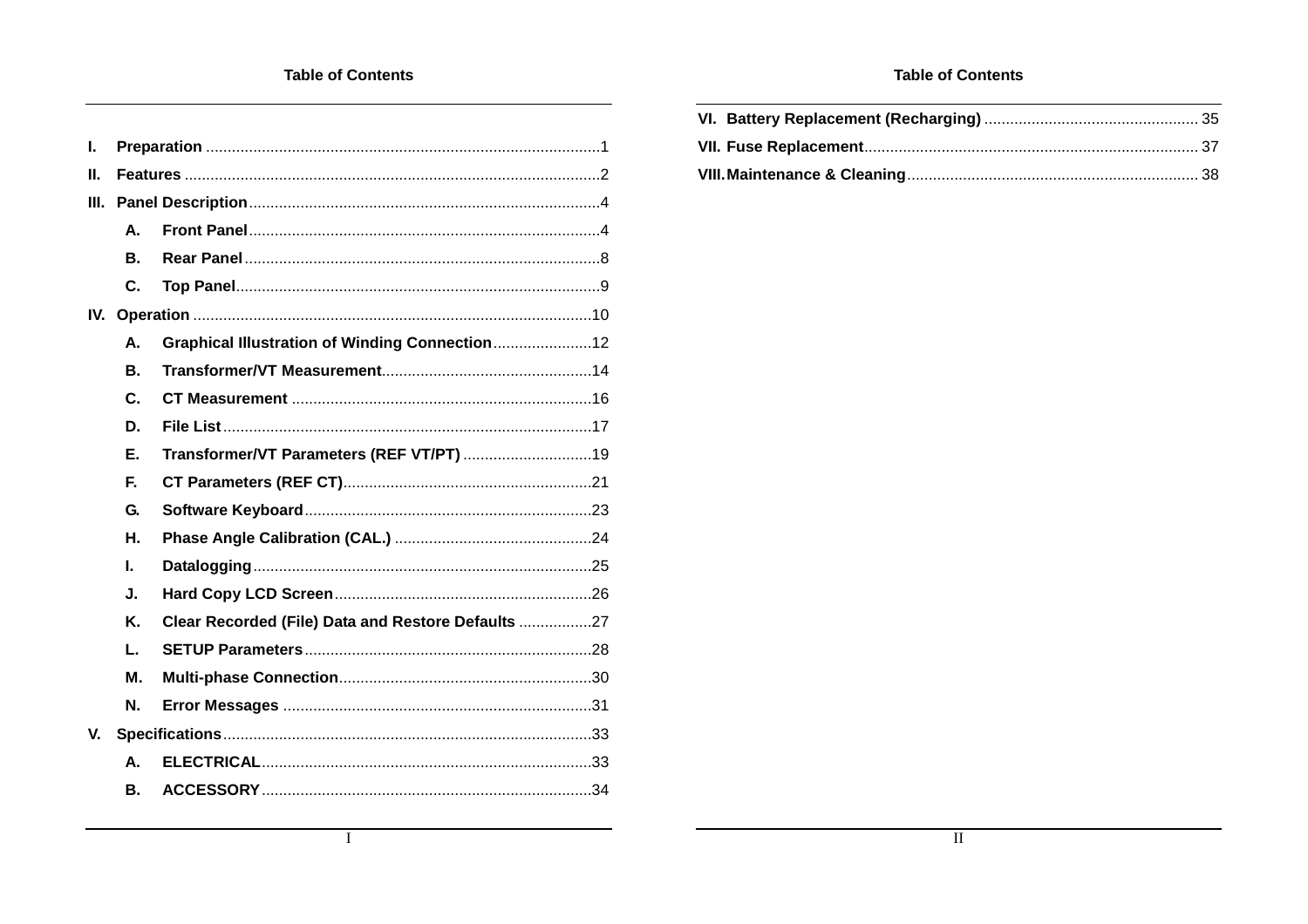# **I. Preparation**

(In this manual the Transformer Turns Ratio Meter will be hereafter referred to as **METER**.)

This METER uses a rechargeable lithium battery.

The rechargeable lithium battery is pre-installed in the METER at the factory.

Before using the new rechargeable lithium battery, please charge it for 10~12 hours continuously for better battery life.

Users can plug in the AC power adaptor and no need to turn on the METER. Then the rechargeable lithium battery is charged automatically.

## **II. Features**

- Measurements of 1Φand 3Φ**Transformer/VT/CT Turns Ratio.**
- VT/PT ratio **0.8~10000**, CT ratio **0.8~2000.**
- **Graphical and Literal Illustration** of Measurements and Connections with Large Back-lighted Dot Matrix 240 x 128 LCD. Display Test Data with Nameplate Transformer Values for Easy Interpretation.
- **Ten Test Frequencies** (50~400Hz).
- **Display Turns Ratio, Deviation, Secondary Output, Excitation Voltage and Current, Phase Angle and Nameplate Transformer/VT/CT Values** in one page for easy transformer quality interpretation.
- Check for Live Test Points, Short Circuit, Open Circuit, and Reverse **Polarity** before Each Measurement.

Message is displayed to Warn Users (But, checking is not performed once measurement starts).

- **Store 4096 Files** of Transformer Nameplate Values (VT/PT/CT, 1Φ/3Φ, Test Frequency, Primary and Secondary Voltages or Ratio, RCF) and Measuring Data.
- 9 types of 3 $\Phi$  Windings Connections pre-installed for easy user selection.
- **Wireless Blue Tooth** Communication with PC.
- **Select Filter** to Remove Field Noise (Slow, Normal, Fast).
- Disable or Enable Auto-Power-Off with Programmable Time.

Built-in calendar clock.

**Records** with Date and Time Stamp.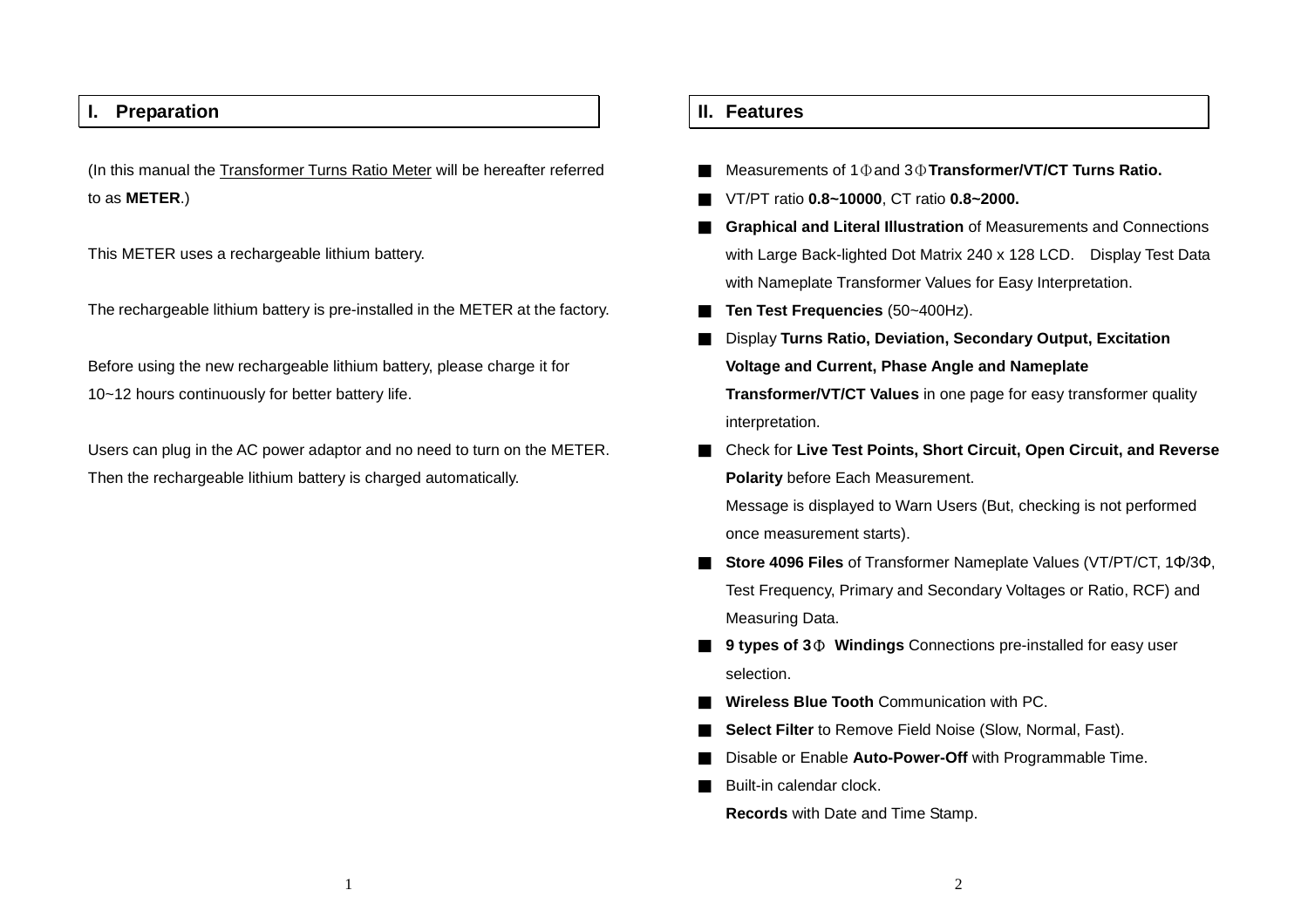- Powerful Lithium Battery (3400mAH) with built-in Charging Circuit.
- **User Programmable RCF** (Reference Correction Factor, 0.99∼1.01) to Correct Accuracy within 1% Error.
- Friendly File System for Easy On-site Data Retrieval and Nameplate Values Management.
- PC Application **Software** included.

**III. Panel Description**

# **A. Front Panel**

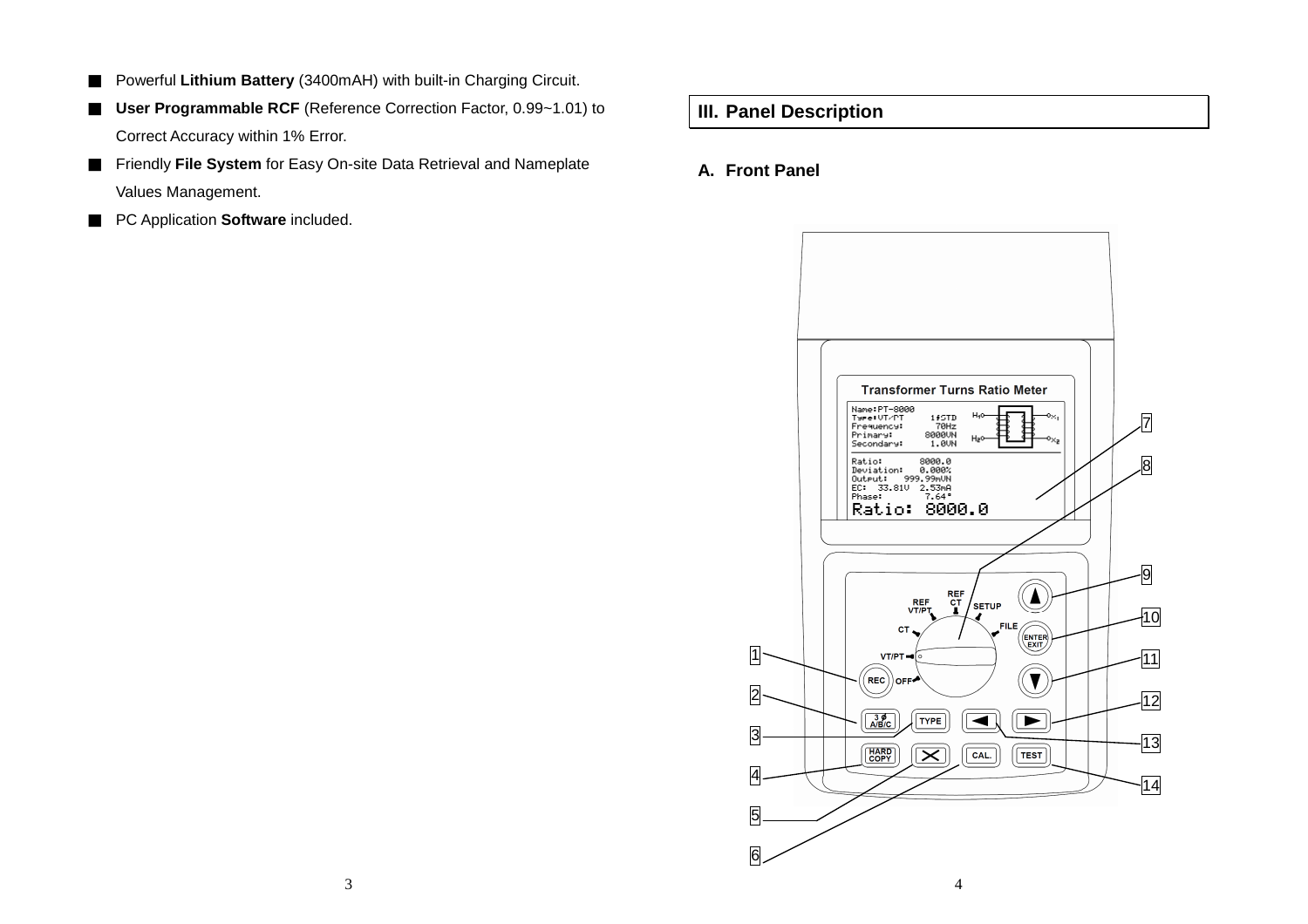#### **1. REC REC button**

 (1) After finishing measurements, press this button to record measurement data.

(2) How to clear recorded data: keep pressing REC button and turn on the METER, then all the data recorded in the METER will be completely deleted. And the factory defaults will be restored.

# **2. A/B/C3 3Φ A/B/C button**

When measuring 3-phase transformer, press this button to switch among A phase, B phase and C phase.

# **3. TYPE TYPE button**

In **REF VT/PT** range, press this button to select the type of Transformer winding connection. In **FILE** range, press this button to switch the display among VTM, CTM, VTR, CTR, BMP.

#### **4. COPY HARD HARD COPY button**

Press this button to save the current LCD screen as a BMP file.

# $\left[\left[\mathbf{X}\right]\right]$  Delete button

(In **FILE** range) Press this button to delete one selected file data.

# **6. CAL. Phase Angle Calibration button**

In **VT/PT** or **CT** range, connect YELLOW testing clip with RED one, connect BLUE testing clip with BLACK one. Then press this button to perform Phase Angle calibration. Performing Phase Angle calibration regularly can help the METER maintain accuracy.

# **7. LCD**

LCD can display measurement values, parameters setting up (SETUP), File List, etc.

# **8. Switch**

Users can turn this switch to select one of the following ranges: OFF, VT/PT, CT, REF VT/PT, REF CT, SETUP, FILE.

# **9. button**

In **REF VT/PT, REF CT, SETUP** range or **File List**, press this button to select last item or last file.

**10. ENTER EXIT ENTER EXIT button** 

> In **REF VT/PT** or **REF CT** range: for **Name** item – press this button to display or conceal the SOFTWARE KEYBOARD (which can used to type in characters). In **File List**, press this button to select or exit a file.

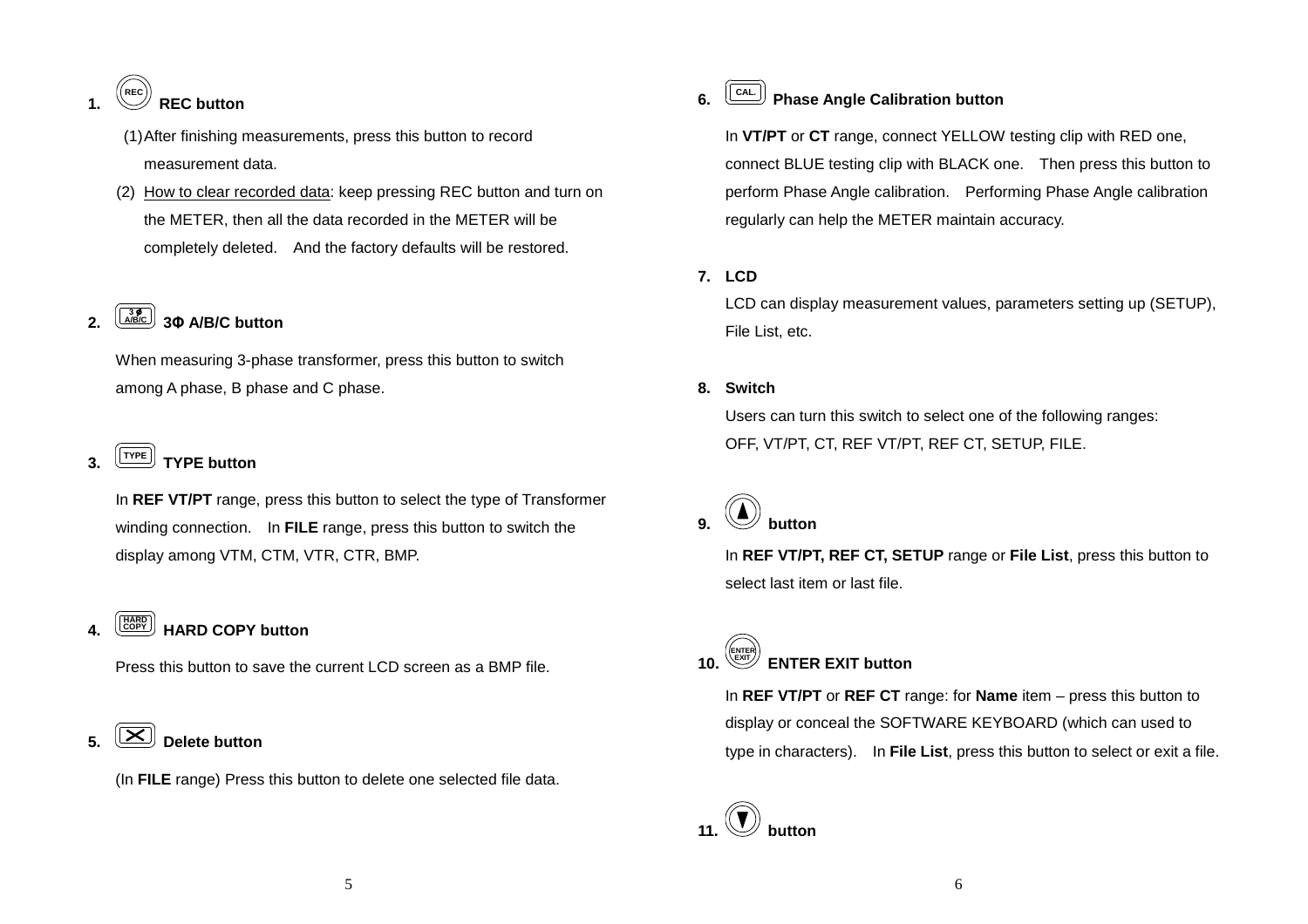In **REF VT/PT, REF CT, SETUP** range or **File List**, press this button to select next item or next file.

**12.**  $\boxed{\blacktriangleright}$  button

In **REF VT/PT, REF CT, SETUP** range or **File List**, press this button to increment value by 1 or display the file of next page. Or keep pressing this button for 2 sec. to quickly increment values.

# $\overline{\mathbf{13}}$ .  $\overline{)}$  button

In **REF VT/PT, REF CT, SETUP** range or **File List**, press this button to decrement value by 1 or display the file of previous page. Or keep pressing this button for 2 sec. to quickly decrement values.

**14. TEST TEST button** 

Press this button to start measuring Transformer/VT/CT Turns Ratio.

**B. Rear Panel** 



- **1. AC to DC power adaptor input.**
- **2. Stand**
- **3. Battery cover**
- **4. Screw of battery cover**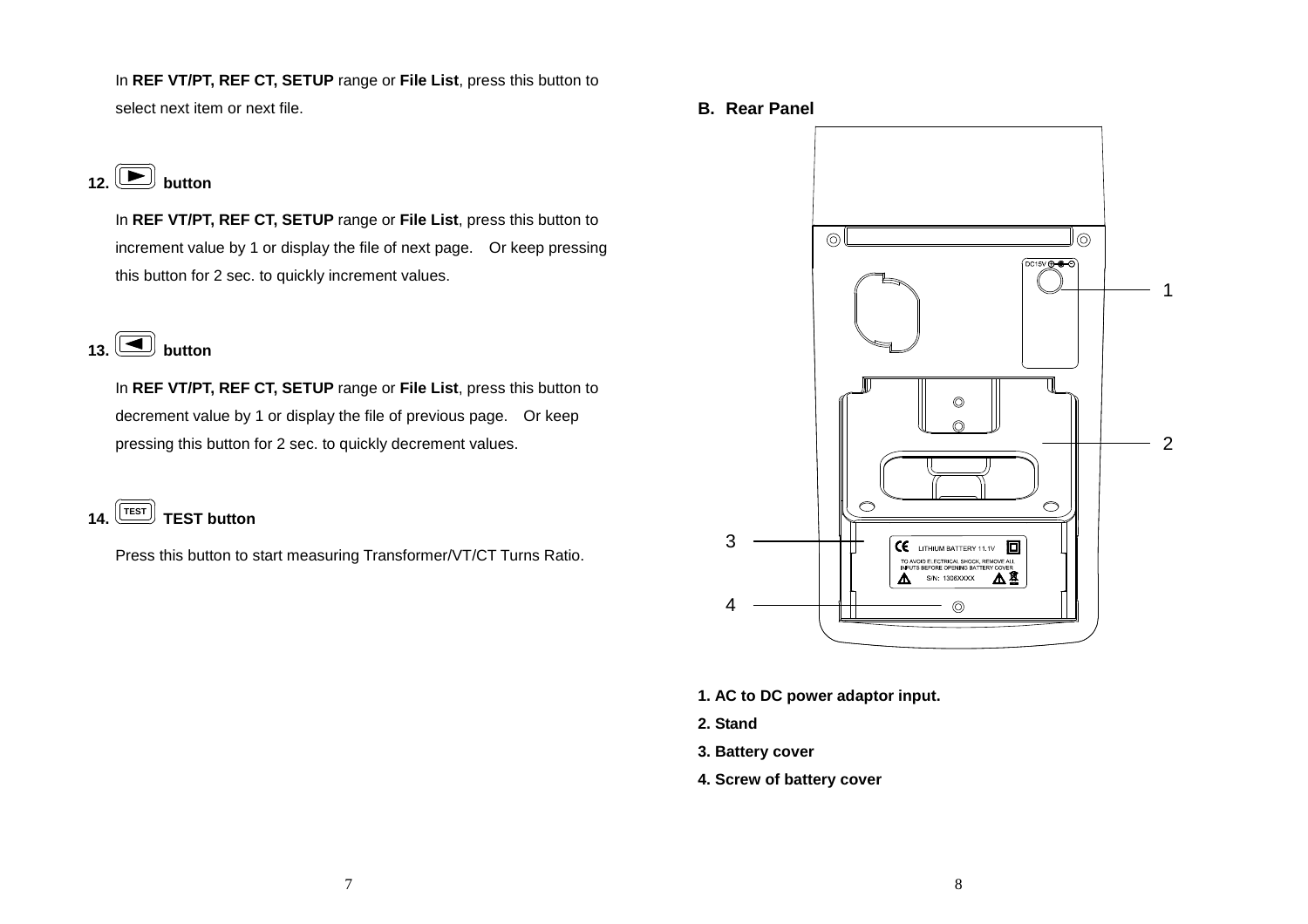## **C. Top Panel**



- **1. (Primary ) Terminals for Testing leads with RED/BLACK clips.**
- **2. (Secondary) Terminals for Testing leads with YELLOW/BLUE clips.**
- **3. Ventilation openings.**

# **IV. Operation**



**Warning:** This METER is for measuring "de-energized Transformer" ONLY. Make sure the object for measurement is completely separated from any voltage and is fully discharged.



**Warning:** The AC power adaptor is for lithium battery recharging only. When users operate the METER please always use the lithium battery as power source (and do not use the AC power adaptor as power source).



**Warning:** Never use any tool to touch the parts inside through the ventilation openings to prevent from Electric shock or damaging the METER.



**Warning:** When users operate the METER please always use the lithium battery as power source – and during operation DO NOT plug in the AC power adaptor – otherwise the power source will be interrupted and the data will disappear.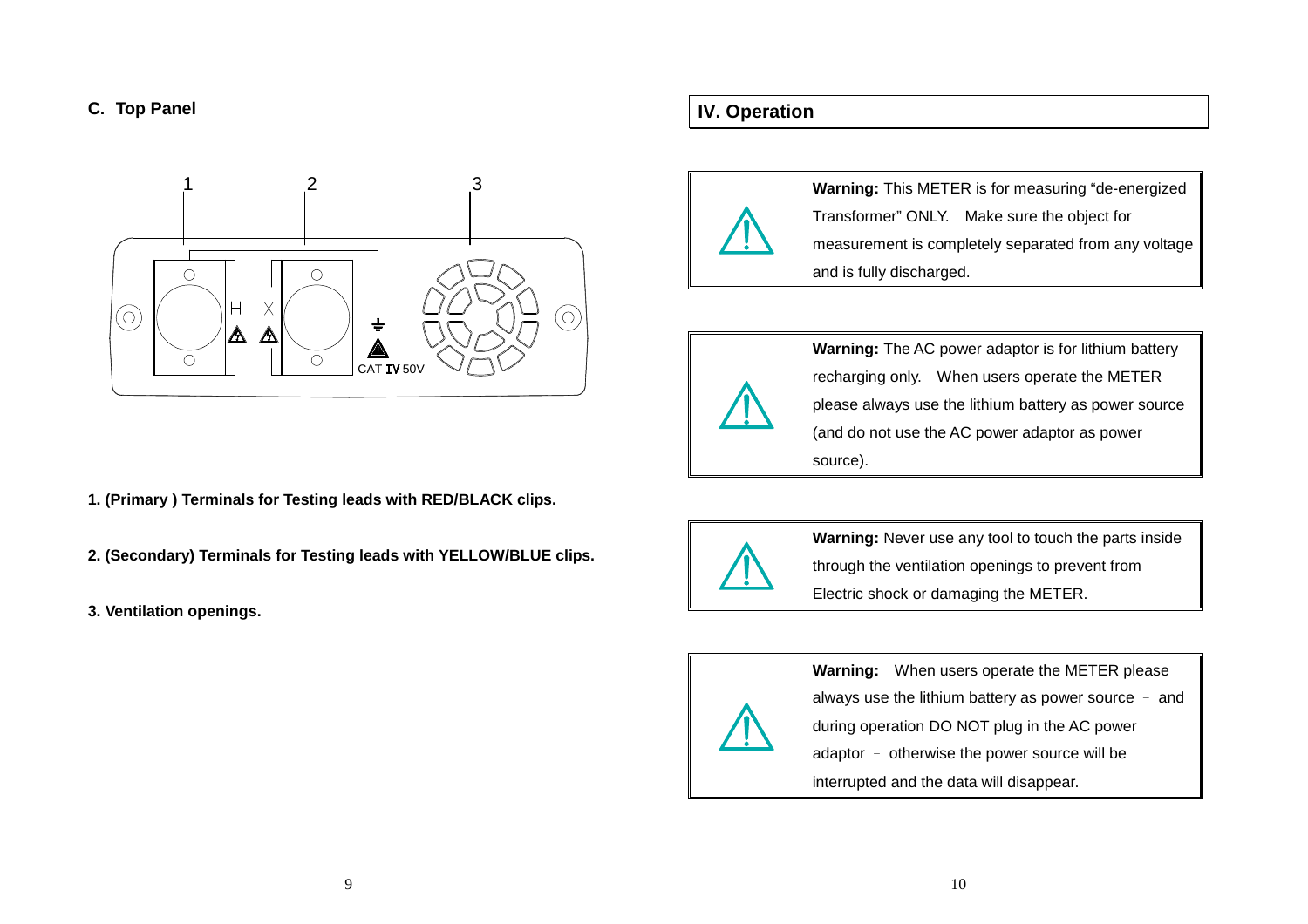

**Note:** This METER is for measuring "step-down transformer". As for measuring "step-up transformer" users just need to exchange the Primary and Secondary testing leads.



**Note:** When the power source is AC power adaptor and users can not turn on the METER correctly: (1) please turn off the METER and then turn it on again; (2) or remove the AC power adaptor and then turn onthe METER again.



**Note:** when press any button users will hear a sound of buzzer; when press any button for over 2 sec. users will hear another sound of buzzer.

# **A. Graphical Illustration of Winding Connection**

- 1. Connect the RED/BLACK testing leads with the "H" Terminals on METER Top panel.
- 2. Connect the YELLOW/BLUE testing leads with the "X" Terminals on METER Top panel.
- 3. Connect windings according to the graphical illustration displayed on METER LCD.

When measuring **Transformer**:

please follow below LCD display to

(1) connect RED/BLACK testing leads with the Primary of Transformer;

(2) connect YELLOW/BLUE testing leads with the Secondary of

Transformer.

| Name:PT_DEFAULT<br>Type:UT/PT | 88IB.T<br>145TN | Hı¤ |  |
|-------------------------------|-----------------|-----|--|
| Frequency:                    | 70Hz            |     |  |
| Primary:<br>Secondary:        | 7200UN<br>120UN | ゴコじ |  |

Ratio: Deviation: Output: EC: Phase:

H RED  $\rightarrow$ H<sub>1</sub> X YELLOW $\rightarrow$ x<sub>1</sub> H BLACK→H, X BLUE I  $\rightarrow \times$ <sub>2</sub>

**Graphical Illustration of Winding Connection for Transformer**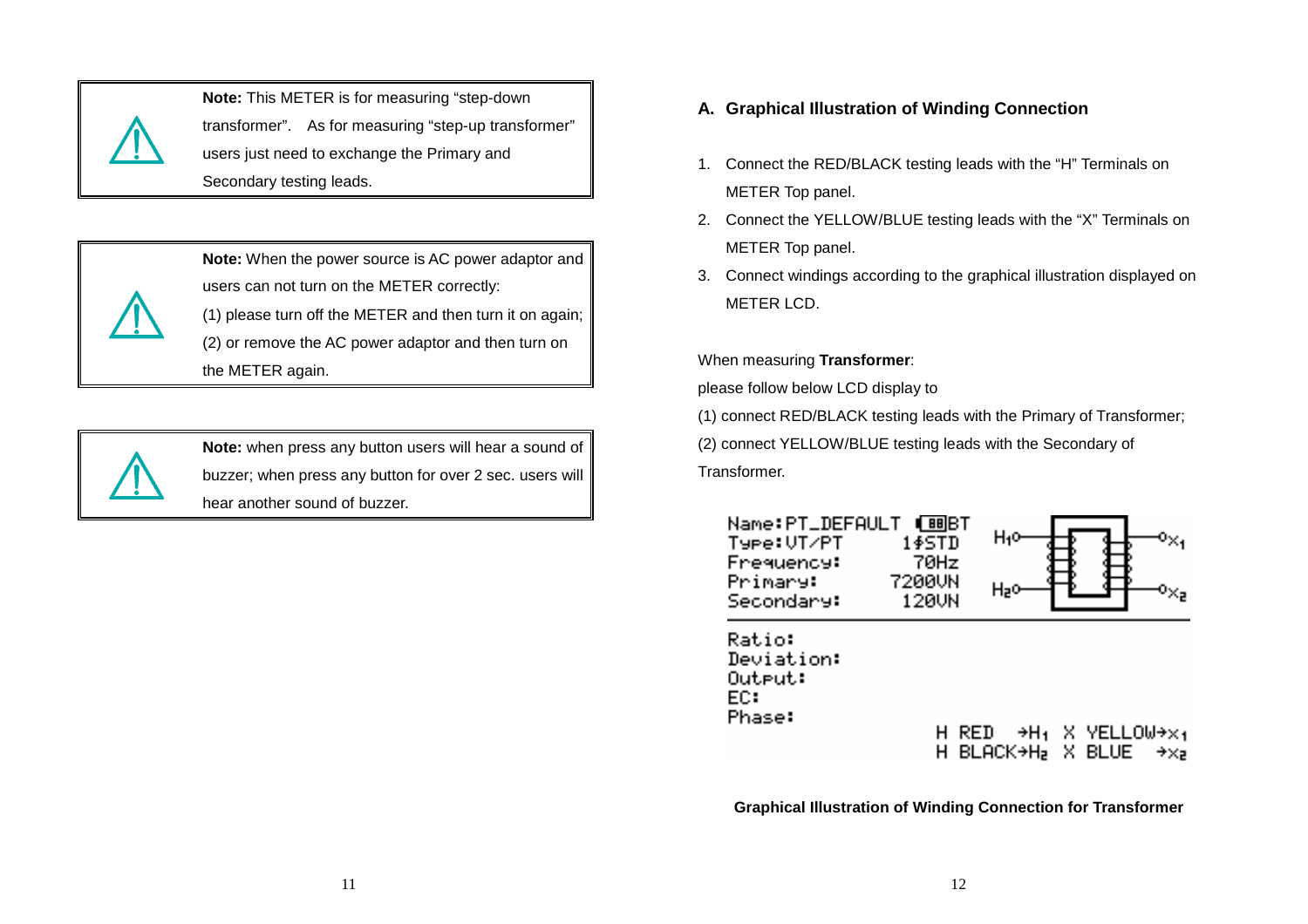When measuring **CT**:

Phase:

please follow below LCD display to

(1) connect YELLOW/BLUE testing leads with the Primary of CT;

(2) connect RED/BLACK testing leads with the Secondary of CT.



H RED I  $\rightarrow$  $\times$ <sub>1</sub>  $\times$  YELLOW→H<sub>1</sub> H BLACK $+x_2$  X BLUE →H∍

**Graphical Illustration of Winding Connection for CT**

# **B. Transformer/VT Measurement**

- 1. Turn the switch to FILE. In VTM File List select one proper file as the Reference.
- 2. Turn the switch to VT/PT. Connect the test leads to the voltage transformer (VT) according to LCD graphical illustration.
- 3. Press **TEST** (**TEST**) button to start measuring. After the

measurement is finished, the result will be displayed as Fig. 1 and 2.

4. For 3-phase transformer: after measuring A-phase, press **A/B/C 3** (**3Φ**

**A/B/C**) to switch to B-phase, then press  $\boxed{\text{TEST}}$  (TEST) to start

measuring B-phase; and C-phase measurement can be done in the same manner.

- 5. The measurement result displayed on METER LCD:
	- **Ratio:** Turns Ratio of Primary and Secondary

**Deviation:** The error (in %) between the Ratio and the Reference Ratio

- **Output:** Secondary Turns Ratio or Voltage
- **EC:** Excitation Voltage and Current
- **Phase:** Phase Angle of Primary and Secondary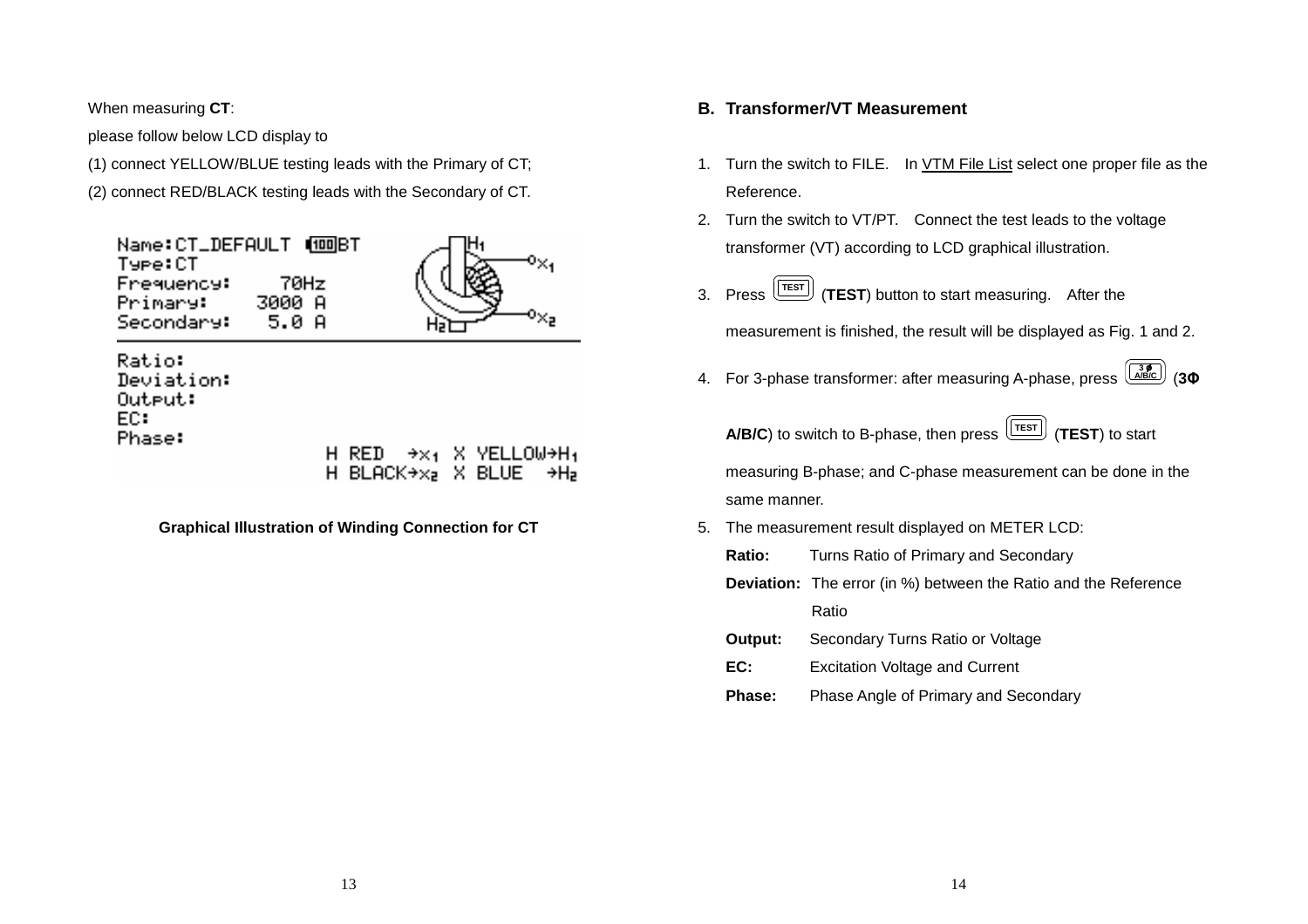

**(Figure 1: Measurement result for 1Φ Transformer)** 



**(Figure 2: Measurement result for 3Φ Transformer)** 

#### **Note:**

- 1. If Ratio value is with "\*" mark, it means this measurement result is corrected by RCF (Reference Correction Factor), i.e. RCF≠1.
- 2. If Phase value is displayed in reverse video, it means wrong polarity, i.e. Primary and Secondary polarities are in reverse.

# **C. CT Measurement**

- 1. Turn the switch to FILE. In CTM File List select one proper file as the Reference.
- 2. Turn the switch to CT. Connect the test leads to the current transformer (CT) according to LCD graphical illustration.
- 3. Press **TEST** (**TEST**) button to start measuring. After the

measurement is finished, the result will be displayed as Fig. 3.

4. For nomenclature, please refer to the chapter of **Transformer/VT Measurement**.

| Name:CT-25<br>Type:CT  |                |      |  |
|------------------------|----------------|------|--|
| Frequency:             | 70Hz.          |      |  |
| Primary:<br>Secondary: | 125 A<br>5.0 A |      |  |
| <b>Ratio:</b>          | -24.962        |      |  |
| Deviation: -0.148%     |                |      |  |
| Output: 5.0074 A       |                |      |  |
| EC: 1.43V              | 0.63mA         |      |  |
| Phase:                 | 0.74°          |      |  |
| Ratio:                 | -24.           | -962 |  |
|                        |                |      |  |

**(Figure 3: Measurement result for CT)**

## **Note:**

1. If Ratio value is with "\*" mark, it means this measurement result is

corrected by RCF (Reference Correction Factor), i.e. RCF≠1.

2. If Phase value is displayed in reverse video, it means wrong polarity,

i.e. Primary and Secondary polarities are in reverse.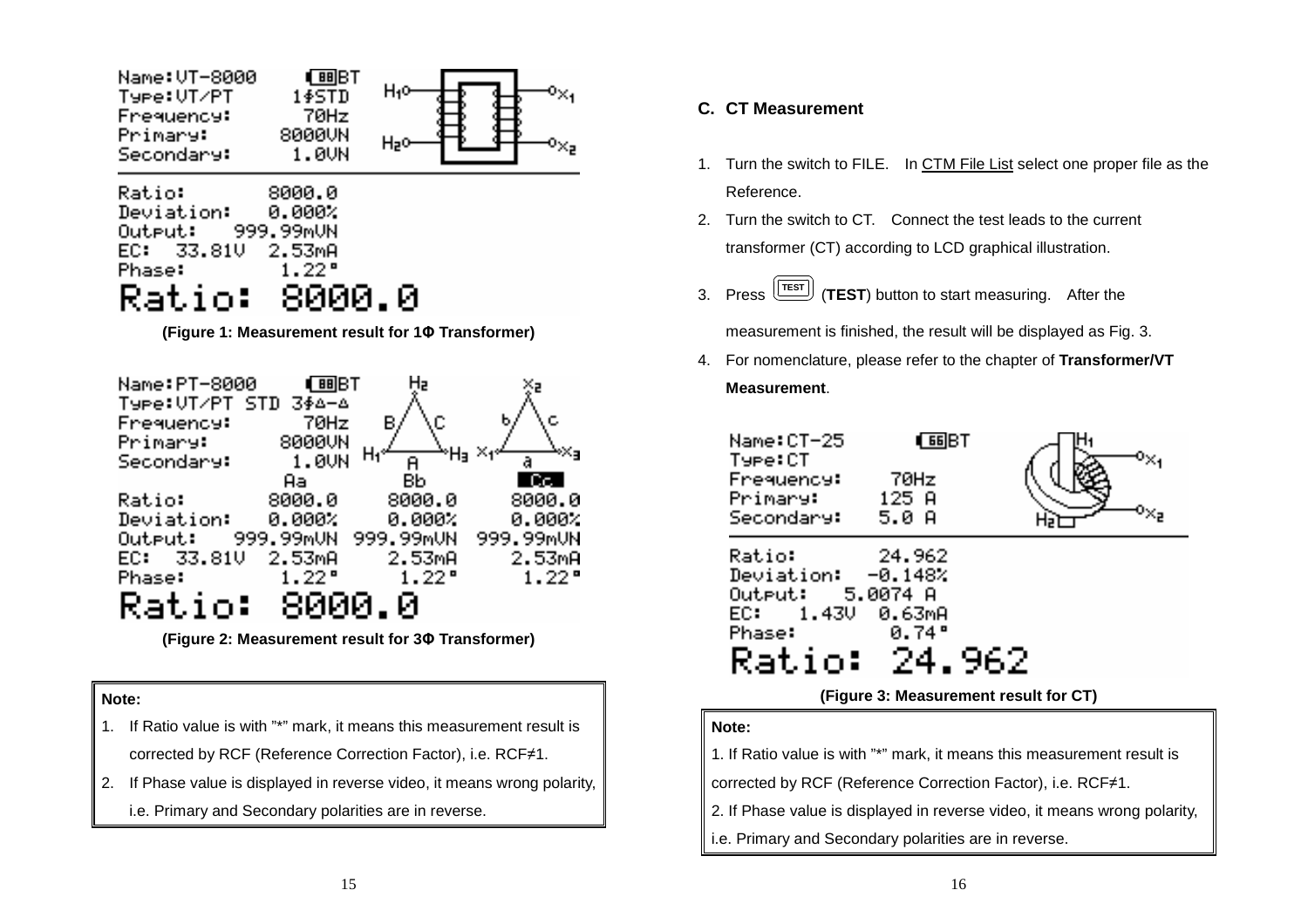**D. File List** 

- 1. Turn the switch to FILE. VTM File List will be displayed as Fig. 4.
- 2. In the VTM File List users will see file name, file type, file date, and file time.
- 3. In FILE range, there are 5 file Types: VTM, CTM, VTR, CTR, BMP.

Users can press **TYPE** (**TYPE**) button to switch among these 5 file

types.

4. "VTM" is a VT/PT reference file.

"CTM" is a CT reference file.

"VTR" is a VT/PT measurement data file.

"CTR" is a CT measurement data file.

"BMP" is a LCD screen HARD COPY file.

5. "VTM" or "CTM" file with "\*" mark: it means this is the reference file being used by the ANALYZER at the moment.

Users can press  $\circled{C}$  or  $\circled{C}$  button to select a file. The selected

file will be displayed in reverse video. Press  $\left(\sum\right)$  (delete) button to

remove a selected file. Press  $\boxed{\blacksquare}$  or  $\boxed{\blacktriangleright}$  button to display files

of previous page or next page.

7. Press **ENTER EXIT** button to open the data in a file. Open a "VTM" or "CTM" file means it is being set up as the current reference file. Open a "VTR" file to display a VT/PT measurement data file. Open a "CTR" file to display a CT measurement data file. Open a "BMP" file to display the previous LCD screen. Press **ENTER EXIT** button again to exit the current screen.

| VTM File List | <b>TEMBT</b> |            | 13/4083  |
|---------------|--------------|------------|----------|
| PT_DEFAULT    | UTM          | 2014/10/28 | 14:37:42 |
| РТ-20.        | UTM          | 2014/10/28 | 14:36:38 |
| РТ-40         | UTM          | 2014/10/28 | 14:36:45 |
| PT-60         | UTM          | 2014/10/28 | 14:36:54 |
| PT-80 -       | * UTM        | 2014/10/28 | 14:37:05 |
| PT-100        | UTM          | 2014/10/28 | 14:37:14 |
| PT-200        | UTM          | 2014/10/28 | 14:39:22 |
| PT-400        | UTM          | 2014/10/28 | 14:39:30 |
| РТ-600        | UTM          | 2014/10/28 | 14:39:38 |
| РТ-800        | UTM          | 2014/10/28 | 14:39:46 |
| PT-1000       | UTM          | 2014/10/28 | 14:39:55 |
| PT-2000       | UTM          | 2014/10/28 | 14:40:15 |
| РТ-4000       | UTM          | 2014/10/28 | 14:40:22 |

**(Figure 4: VTM File List)** 

#### **Note:**

1. The symbol II means the ANALYZER battery power remains 64%.

2. BT (next to the symbol III ) means the ANALYZER already

communicates with PC by wireless blue booth.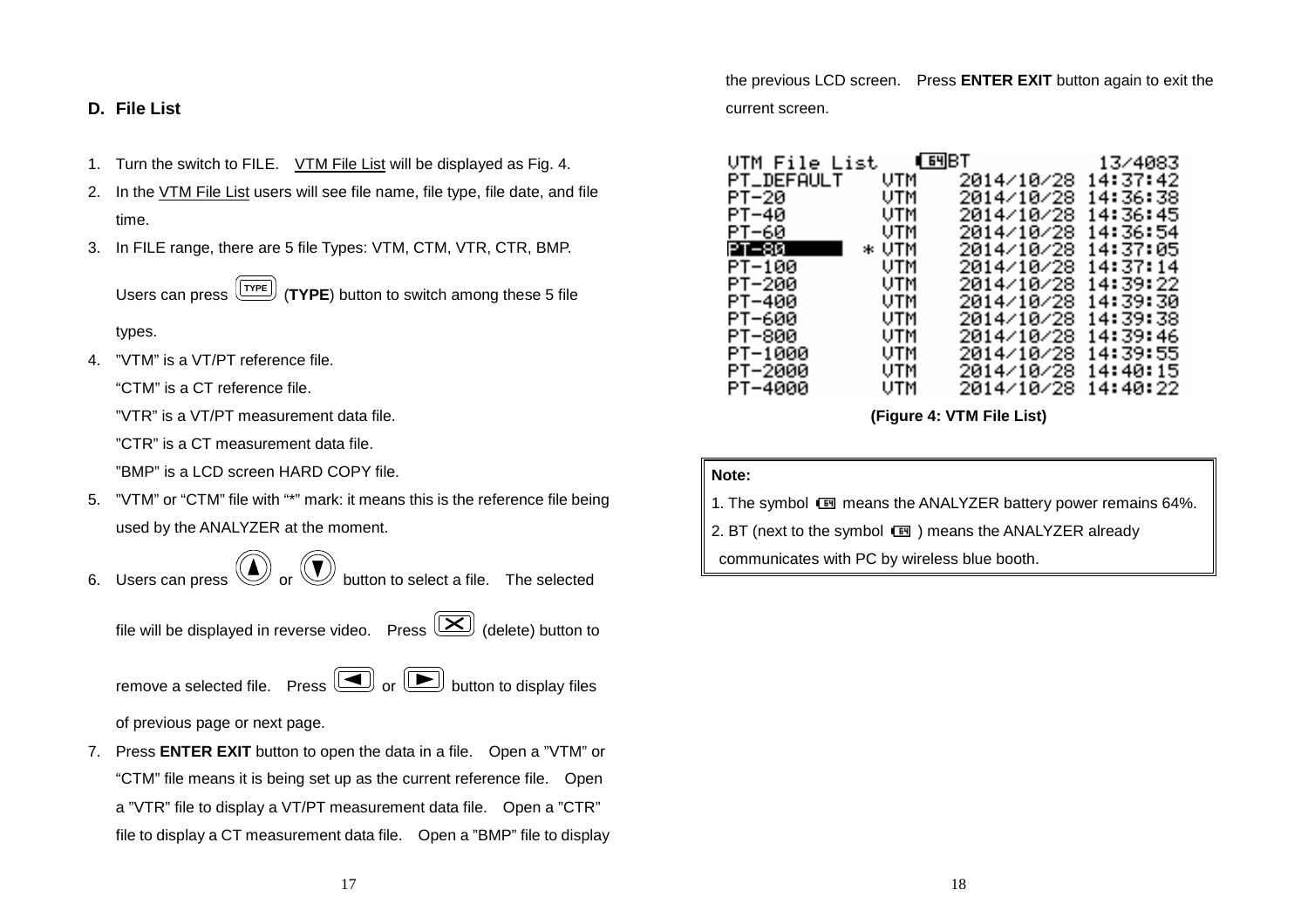# **E. Transformer/VT Parameters (REF VT/PT)**

Users can open, modify or remove Transformer/VT parameters. But the default VTM parameter file (PT\_DEFAULT) can not be modified or removed.

- 1. Turn the switch to **REF VT/PT** to enter Transformer/VT parameter setting function as Fig. 5.
- 2. Transformer/VT parameters are:
	- **Name**: Transformer/VT name which can be set up by using Software keyboard.
	- **Type**: Transformer/VT winding type.
	- **Frequency:** Transformer/VT test frequency.
	- **Primary:** Transformer/VT Primary turns ratio or voltage.
	- **Secondary**: Transformer/VT Secondary turns ratio or voltage.
	- **RCF**: Reference Correction Factor. Transformer/VT ratio will be multiplied by RCF.
- 3. Users can press **TYPE** (**TYPE**) button to change Transformer/VT winding type.
- 4. Users can press  $\textcircled{\bigcirc}$  or  $\textcircled{\bigcirc}$  button to select previous or next

parameter. Press  $\boxed{\blacksquare}$  or  $\boxed{\blacktriangleright}$  button to change the parameter setting value, or press these two buttons for 2 sec. to quickly increase or decrease the setting value.

5. After setting the parameters, select **Save** and then press **ENTER** button to replace the original VTM parameter file; or select **Save As** and then

press **ENTER** to save it as a new VTM parameter file.



Save Saue As

### **(Figure 5: Transformer/VT Parameter Setting)**

#### **Note:**

- 1. If users exit Transformer/VT parameter setting function before saving the new parameters, then the previous Transformer/VT parameters will be retrieved and used.
- 2. Primary setting value must be bigger than or equal to Secondary setting value.

3. Transformer/VT Name: users must press

select Name.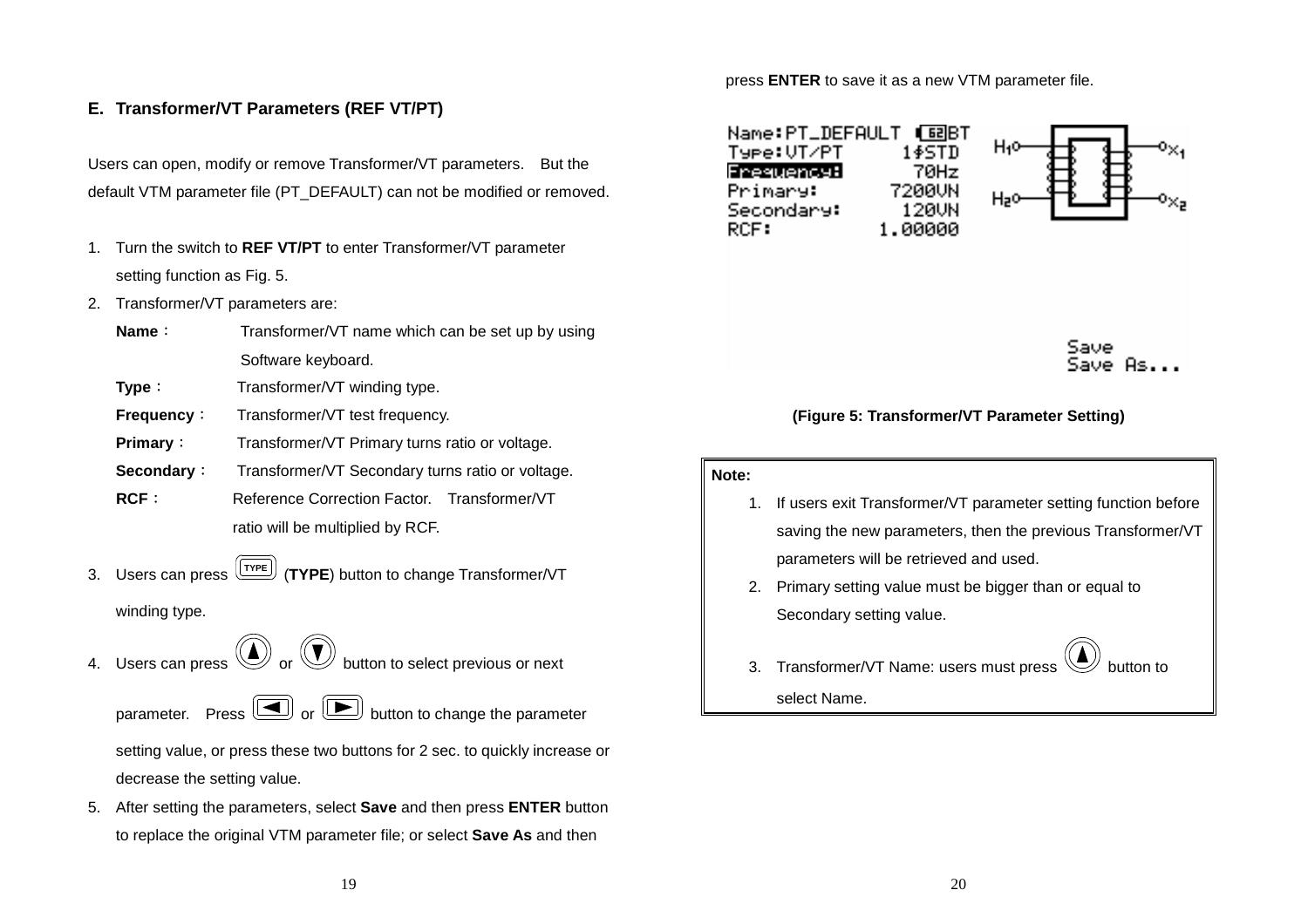# **F. CT Parameters (REF CT)**

Users can open or modify or remove CT parameters. But the default CTM parameter file (CT\_DEFAULT) can not be modified or removed.

- 1. Turn the switch to **REF CT** to enter CT parameter setting function as Fig. 6.
- 2. CT parameters are:

| <b>Name</b> : | CT name which can be set up by using Software |
|---------------|-----------------------------------------------|
|               | keyboard.                                     |

- **Type**: CT winding type.
- **Frequency:** CT test frequency.
- **Primary**: CT Primary turns ratio or current.
- **Secondary**: CT Secondary turns ratio or current.
- **RCF**: Reference Correction Factor. CT ratio will be multiplied by RCF.
- 3. Users can press  $\textcircled{\bigcup}$  or  $\textcircled{\bigcup}$  button to select previous or next
	-

parameter. Press  $\boxed{\blacksquare}$  or  $\boxed{\blacktriangleright}$  button to change the parameter

setting value, or press these two buttons for 2 sec. to quickly increase or decrease the setting value.

4. After setting the parameters, select **Save** and then press **ENTER** button to replace the original CTM parameter file; or select **Save As** and then press **ENTER** to save it as a new CTM parameter file.

| Type:CT    |         |
|------------|---------|
| Frequency: | 70Hz    |
| Primary:   | 3000 A  |
| Secondary: | 5.0 A   |
| RCF:       | 1.00000 |





## **(Figure 6: CT Parameter Setting)**

#### **Note:**

- 1. If users exit CT parameter setting function before saving the newparameters, then previous CT parameters will be retrieved and used.
- 2. Primary setting value must be bigger than or equal to Secondarysetting value.

3. CT Name: users must press  $\mathbb{C}$  button to select Name.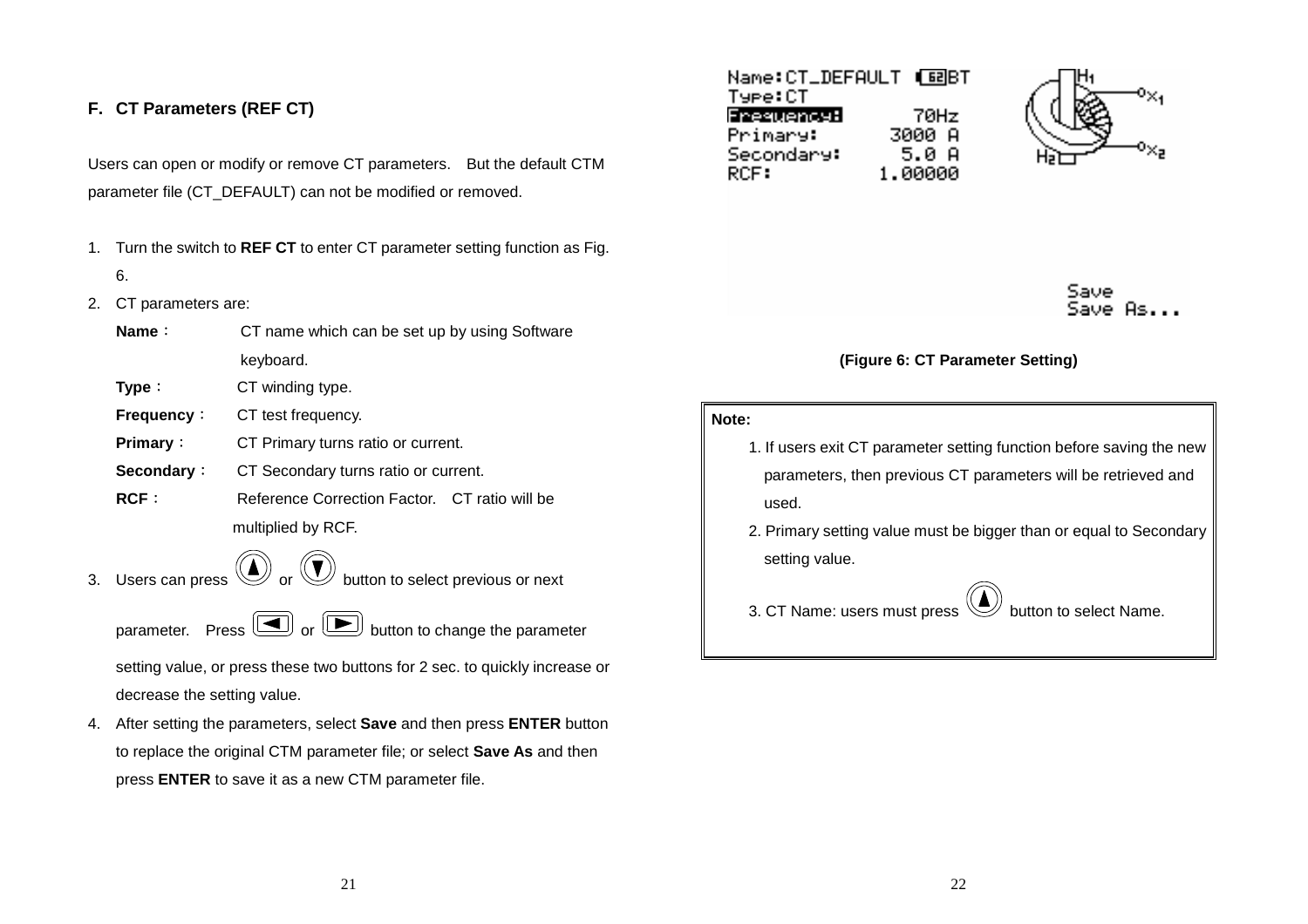# **G. Software Keyboard**

Users can use Software Keyboard to type in characters, numbers, and symbols.

- 1. Move the cursor to the parameter (like Transformer/VT Name) where you want to type in or modify characters.
- 2. Press  $\cup$  or button to move the cursor to the entry where

you want to type in or modify characters.

- 3. Press **ENTER EXIT** (**ENTER EXIT**) button to display Software Keyboard like below.
- Press  $\circled{1}$  or  $\circled{2}$  or  $\circled{3}$  or  $\circled{4}$  button to select characters.

**ENTER EXIT**

After selecting characters, press

(**ENTER EXIT**) button again to

update the characters.

| NameBNEW-PT-80 <b>0 (</b> s¶BT |         |
|--------------------------------|---------|
| Type:UT/PT                     | 1\$STD  |
| Frequency:                     | 70Hz    |
| Primary:                       | 800UN   |
| Secondary:                     | 1 . AUN |
| RCF:                           | 1.00000 |
|                                |         |



|                      | !"井事名&イ(つ*+。  |  |  |  |  |  |
|----------------------|---------------|--|--|--|--|--|
|                      | . 20123456789 |  |  |  |  |  |
| ::<=>?@ABCDEF        |               |  |  |  |  |  |
| <b>GHIJKLMNOPQRS</b> |               |  |  |  |  |  |
| TUUWXYZENJ^          |               |  |  |  |  |  |
|                      |               |  |  |  |  |  |

Save

## **H. Phase Angle Calibration (CAL.)**

Before measurements please perform Phase angle calibration to improve the ANALYZER accuracy.

Turn the switch to VT/PT or CT range. Connect YELLOW testing clips with RED ones. Connect BLUE testing clips with BLACK ones. Then press

**CAL.** (**CAL.**) button to perform Phase angle calibration. After a period of calibration, on the LCD you will see Ratio is nearly equal to 1 and Phase is nearly equal to 0.

Regular Phase angle calibration will help the ANALYZER maintain the accuracy.

| Type:UT/PT<br><b>Frequency:</b><br>Primary:<br>Secondary:                              | 1\$STD<br>70Hz<br>7200UN<br>120UN      | Hı¤  |  |
|----------------------------------------------------------------------------------------|----------------------------------------|------|--|
| Ratio:<br>Deviation: The<br>Output: 7.2000KUN<br>EC: 33.14U<br><b>Phase:</b><br>Ratio: | 1.0000<br>$-98.33%$<br>0.57mA<br>0.00° | ииии |  |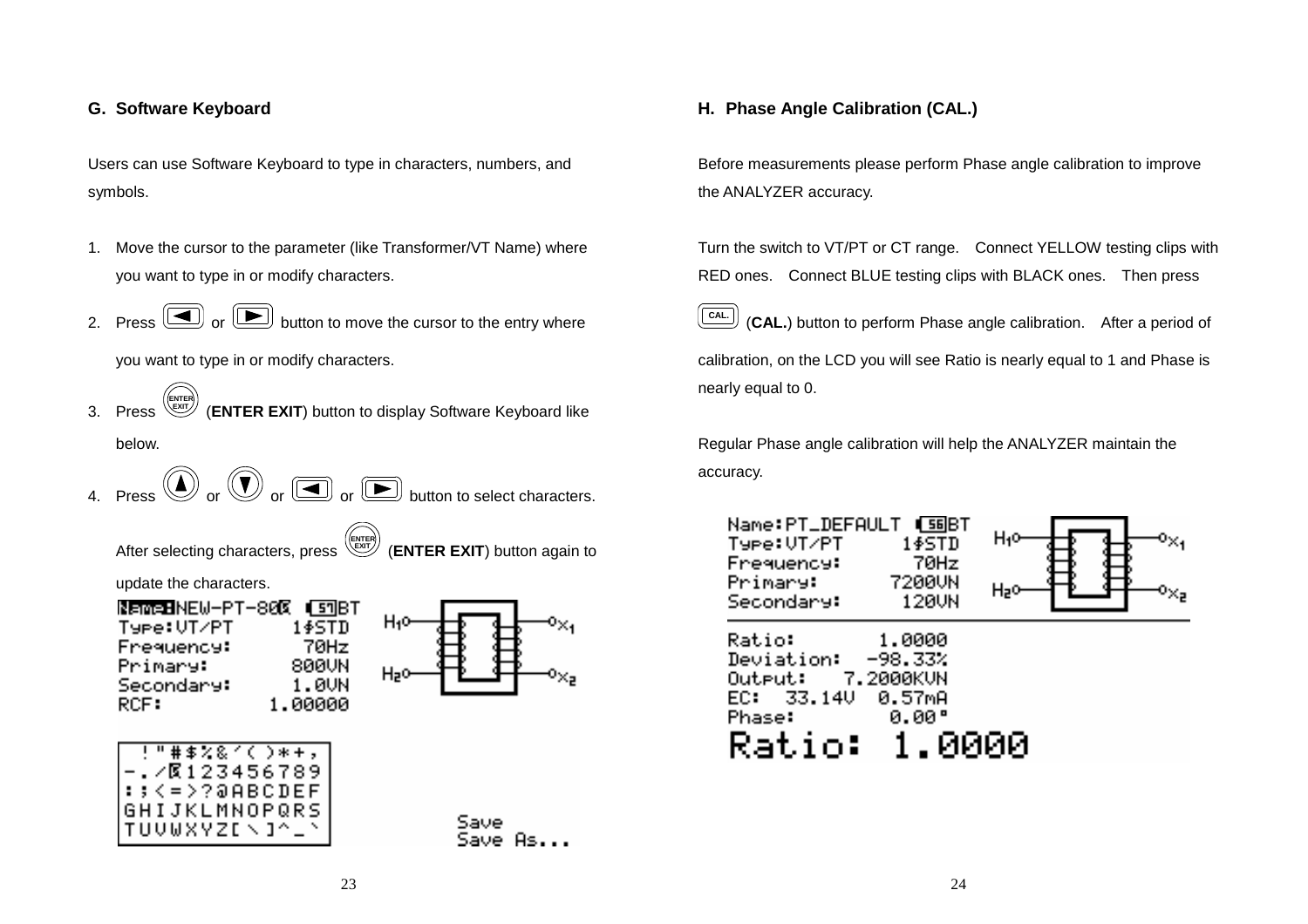## **I. Datalogging**

#### **(A) VT/PT Measurement:**

Turn the switch to VT/PT range, press  $\sqrt{\text{TEST}}$  (TEST) button to start

measuring. After the measurement is finished, press **REC**(**REC**) button to record the measurement result as a VTR file. Then users can turn the switch to FILE, open VTR File List, and then open the VTR file to view the measurement result.

### **(B) CT Measurement:**

Turn the switch to CT range, press  $\boxed{\text{[TEST]}}$  (TEST) button to start measuring.

After the measurement is finished, press **REC** (**REC**) button to record the measurement result as a CTR file. Then users can turn the switch to FILE, open CTR File List, and then open the CTR file to view the measurement result.

# **Note:**

Please use the application software for the ANALYZER in the provided software CD to read the saved measurement results. (refer to Software manual.)

### **J. Hard Copy LCD Screen**

- 1. Turn the switch of the Analyzer to any range except OFF.
- 2. Press **HARD** (**HARD COPY**) button to save the current LCD screen as a BMP file.
- 3. Turn the switch of the Analyzer to FILE. Press **TYPE** (**TYPE**) button to

display BMP File List. Open a file to view the saved BMP file.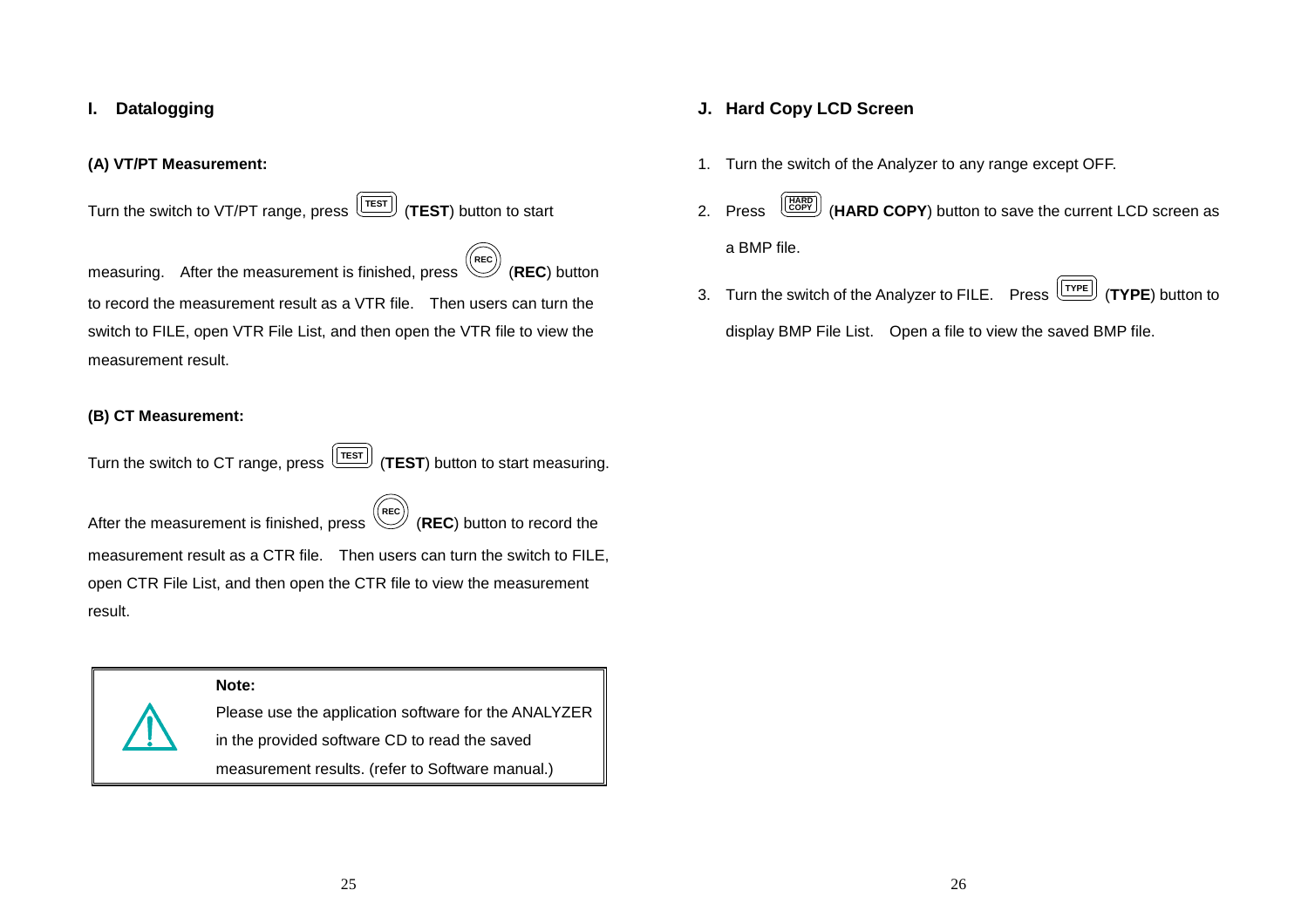### **K. Clear Recorded (File) Data and Restore Defaults**

Users can clear the recorded data saved in the Analyzer and restore the factory defaults. The procedures are:

1. Keep pressing **REC** button and turn on the Analyzer at the same time. 2. After turning on the Analyzer, users will be asked if they really want to Restore Factory Settings & MEMORY FORMAT. If users choose YES, then all the data recorded in the Analyzer (memory) will be completely deleted. And the factory default settings will be restored (Filter: Normal; Auto Power Off: 15 min.).

#### **Note:**

1. After performing this CLEAR function, all the recorded data in Analyzer (memory) will be deleted completely and can not be restored. If it is necessary to keep the testing data, please use the Application Software to download/save them before deleting themfrom the Analyzer. (refer to the Software Manual)

2. After the factory defaults are restored, the parameters (like Select Filter, Auto Power Off, …) in SETUP will be restored to the defaults set at factory. Hence, users will have to set the parameters in SETUP again.

#### **L. SETUP Parameters**

- 1. Turn the Analyzer switch to SETUP to enter Parameter setting screen like below.
- 2. Press  $\circled{2}$  or  $\circled{3}$  button to select the parameter you want to set
- up. Press  $\cup$  or  $\cup$  button to modify the setting value, or press these two buttons for 2 sec. to quickly increase or decrease the values. 3. When finish the setup, turn the switch to exit the Parameter setting up screen.

| I SGIBT            | $VI$ .04            |  |
|--------------------|---------------------|--|
| Select Filter:     | -Normal -           |  |
| Auto Power Off:    | 15 min              |  |
| CURRENT DATE&TIME: | 2014/11/07 10:35:10 |  |

- (1) **Select Filter**:Select a Filter (among Fast, Normal, Slow) to remove the field noise.
- (2) **Auto Power Off**:set up the Auto-Power-Off period of the Analyzer. When the time reaches the Auto-Power-Off period but the Analyzer has not yet been operated, it will turn off the power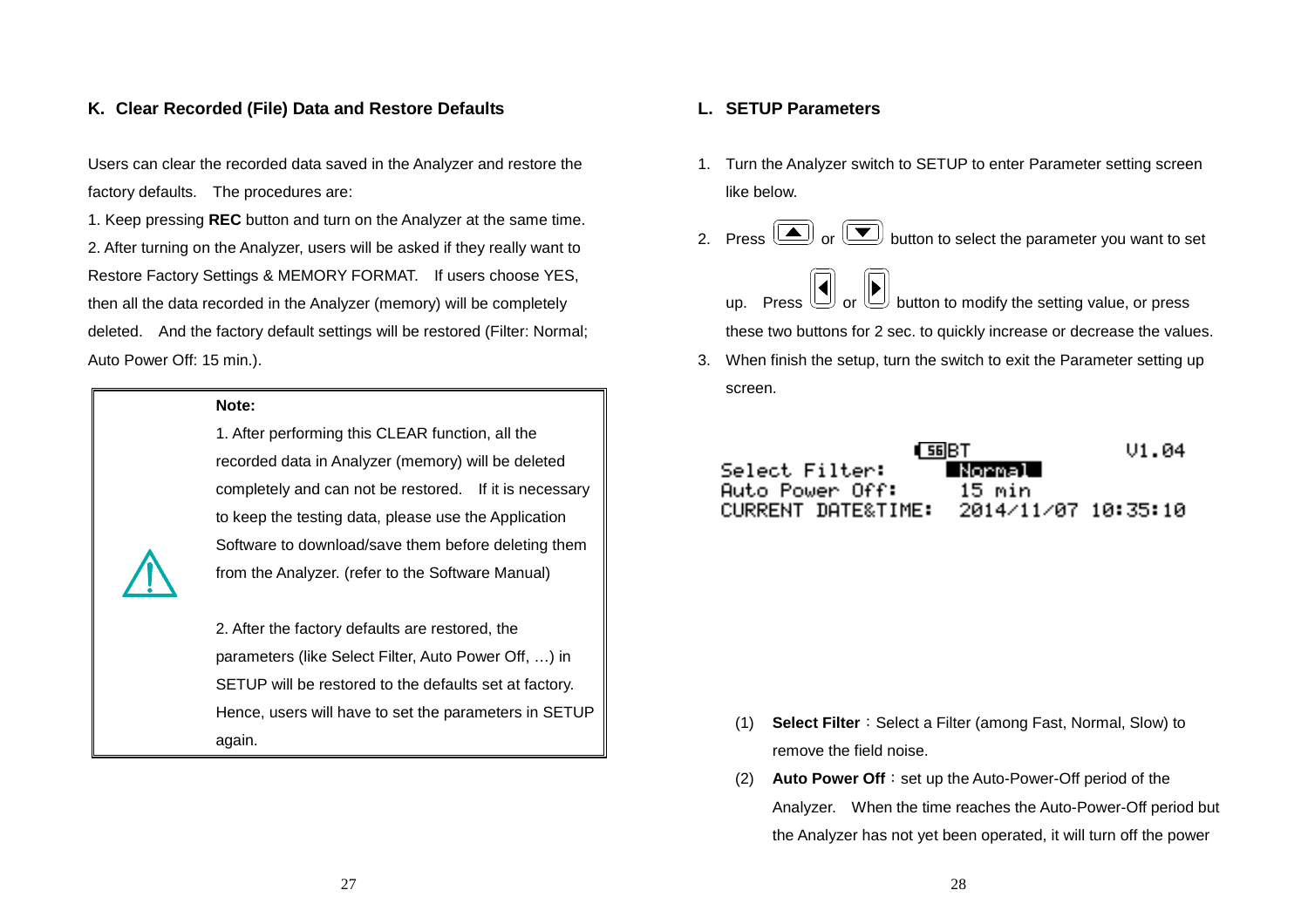automatically to save power consumption. Users can select among Disabled, 15 min, 30 min, 60 min.

- (3) **CURRENT DATE&TIME:** users can set up the Date and Time (except the second) of the Analyzer.
- (4) **V1.04** in the screen means the firmware version of the Analyzer.

# **M. Multi-phase Connection**

| REF<br>NO.     | TRANSFORMER<br>HIGH VOLTAGE LOW VOLTAGE<br>WINDING | WINDING                | XFMR<br>TYPE |                                        | HIGH<br>PHASE VOLTAGE<br><b>WINDINGWINDING</b> | ∟o⊌<br>VOLTAGE                          | <b>TURNS</b><br>RATIO |  |
|----------------|----------------------------------------------------|------------------------|--------------|----------------------------------------|------------------------------------------------|-----------------------------------------|-----------------------|--|
| $\mathbf{1}$   | H10<br>H2O                                         | o <sub>×1</sub><br>∍×, | STD<br>1∳    | $1\ddot{\Phi}$                         | $H_1 - H_2$                                    | $x_1 - x_2$                             | /H                    |  |
|                | Hz                                                 | ×₽                     |              | я                                      | $H_1 - H_3$<br>(A)                             | $x_4 - x_3$<br>(a)                      |                       |  |
| $\overline{2}$ | в                                                  |                        | STD<br>۵-۵   | в                                      | $H_2 - H_1$<br>(B)                             | ×e−×i<br>(6)                            | vн                    |  |
|                | H۴<br>Ήэ<br>A                                      | ׹<br>a                 |              | с                                      | $H_3-H_2$<br>(C)                               | ×a−×a<br>(c)                            | $^{\times}$           |  |
|                | Hz                                                 | ×,<br>a                |              | я                                      | $H_1 - H_3$<br>(A)                             | ×4–×a<br>(a)                            |                       |  |
| 3              | в                                                  |                        | REV<br>۵-۵   | в                                      | H2-H1<br>(B)                                   | ×a−×i<br>(b)                            |                       |  |
|                | ٠Ha<br>H٢<br>A                                     | ׹                      |              | c                                      | $H_3-H_2$<br>(C)                               | ×a−×a<br>(C)                            |                       |  |
|                | Hz                                                 | ⊴×۶                    |              | Ĥ                                      | $H_1 - H_3$<br>(A)                             | $x_1 - x_8$<br>(a)                      |                       |  |
| 4              | в<br>Χø                                            | STD<br>Δ-V             | в            | $H_2-H_1$<br>(B)                       | ×a−×a<br>(6)                                   |                                         |                       |  |
|                | H۰<br>Ήa<br>A                                      | ∍×⊧                    |              |                                        | Ć                                              | $H_3-H_2$<br>(C)                        | ×a−×a<br>(C)          |  |
|                | Hz<br>×g,<br>×.<br>a.<br>В.                        |                        |              | я                                      | $H_1 - H_3$<br>(A)                             | $\times_1 - \times_8$<br>(a)            |                       |  |
| 5              |                                                    | REV<br>∆–∨             | в            | $H_2 - H_1$<br>(B)                     | × <sub>z</sub> −× <sub>ø</sub><br>(b)          |                                         |                       |  |
|                | Нı°<br>۴ŀ<br>A                                     | ×⊋∢                    |              | C                                      | $H_3-H_2$<br>(C)                               | ×a−×a<br>(c)                            |                       |  |
|                | Hz                                                 | ×₹                     |              | A                                      | $H_1$ - $H_8$<br>(A)                           | $\overline{x}_1 - x_8$<br>(a)           |                       |  |
| 6              | в<br>Hø                                            | ь<br>Χg                | STD<br>v-v   | в                                      | $H_2-H_8$<br>(B)                               | ×a−×ø<br>(b)                            | √Н                    |  |
|                | H۰<br>۰Ha                                          | ×۴<br>∘×∍              |              | c                                      | Ha-Ha<br>(C)                                   | ×a−×a<br>(C)                            | $\times$              |  |
|                | Hz                                                 | ×∍<br>^Х4<br>a.        |              | я                                      | $H_1 - H_B$<br>(A)                             | $\overline{\times_1} - \times_8$<br>(a) |                       |  |
| 7              | в<br>Hø                                            | ×ø                     | REV.<br>Y-Y  | в                                      | $H_2-H_8$<br>(B)                               | × <sub>2</sub> −× <sub>β</sub><br>(b)   | √н                    |  |
|                | H1*<br>۰Ha                                         | ×ε                     |              | c                                      | $H_3 - H_8$<br>(C)                             | ×a−×ø<br>(c)                            |                       |  |
|                | Hz<br>×z                                           |                        | я            | $H_1 - H_8$<br>(A)                     | × <sub>1</sub> – ×2<br>(a)                     |                                         |                       |  |
| 8              | в<br>ŀHθ<br>я                                      | ×.<br>ь                | STD<br>Y-4   | в                                      | Ha-Ha<br>(B)                                   | ×e−×a<br>(b)                            |                       |  |
|                | с<br>H1º<br>۰Ha                                    | ×∍                     |              | c                                      | $H_3 - H_8$<br>(C)                             | Xa-Xa<br>(C)                            |                       |  |
|                | Hz                                                 | ×a                     |              | я                                      | $H_1 - H_B$<br>(A)                             | ×1−×2<br><u>(a)</u>                     |                       |  |
| 9              | в<br>Hø                                            | ь                      | REV<br>Y-A   | в                                      | Ha-Ha<br>(B)                                   | Xa-Xa<br>(b)                            |                       |  |
|                | H۴<br>×z<br>٠Ha                                    |                        | c            | $\overline{H_3}-\overline{H_8}$<br>(C) | ×a–×i<br>(c)                                   |                                         |                       |  |

29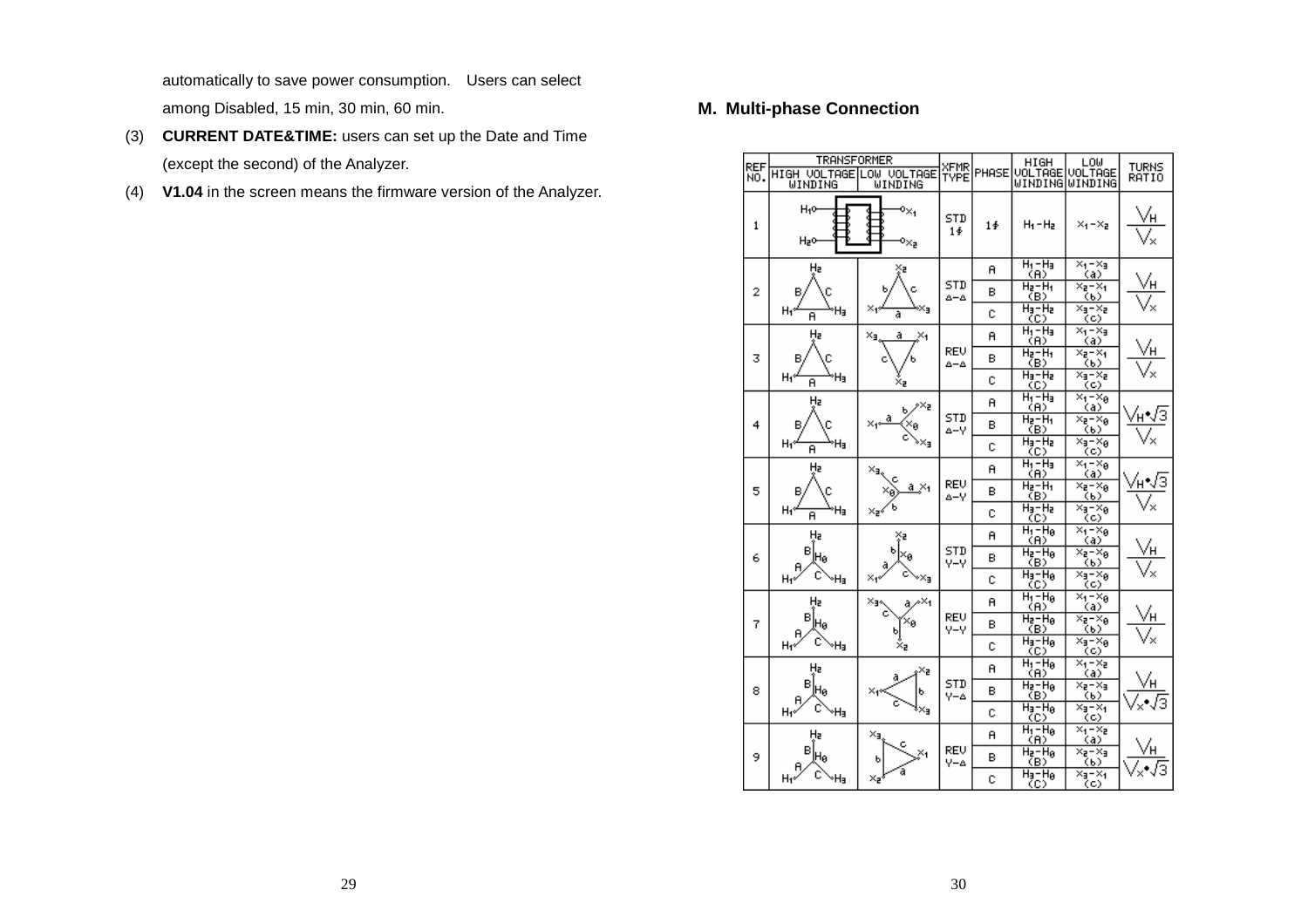# **N. Error Messages**

When users perform measurements or calibration but fail, the Analyzer will display an error message.

The list of error messages are as below:

| Live Test Points (Live VT/CT)  | The Transformer or VT/CT is live    |  |
|--------------------------------|-------------------------------------|--|
|                                | with voltage or potential.          |  |
| <b>High Excitation Current</b> | The excitation current is too high. |  |
| <b>Check For Short Circuit</b> | Check if it's short circuited.      |  |
| <b>H RED H BLACK Open</b>      | Primary open circuit. Check for     |  |
|                                | proper test leads connection.       |  |
|                                | If test leads are properly          |  |
|                                | connected, check for the            |  |
|                                | discontinuity/disconnection within  |  |
|                                | the Primary windings.               |  |
| X YELLOW X BLUE Open           | Secondary open circuit. Check       |  |
|                                | for proper test leads connection.   |  |
|                                | If test leads are properly          |  |
|                                | connected, check for the            |  |
|                                | discontinuity/disconnection within  |  |
|                                | the Secondary windings.             |  |
| <b>Test canceled by users</b>  | The measurement is canceled         |  |
|                                | by the user.                        |  |
| <b>H X Cable Reversal</b>      | Primary testing leads and           |  |
|                                | Secondary testing leads are         |  |
|                                | reversed.                           |  |

| <b>VT/CT Ratio Over Range</b>  | The Transformer/VT/CT turns     |  |
|--------------------------------|---------------------------------|--|
|                                | ratio is out of the spec.       |  |
| <b>Low Battery Test Is Not</b> | The battery power is too low to |  |
| <b>Complete</b>                | finish the measurement.         |  |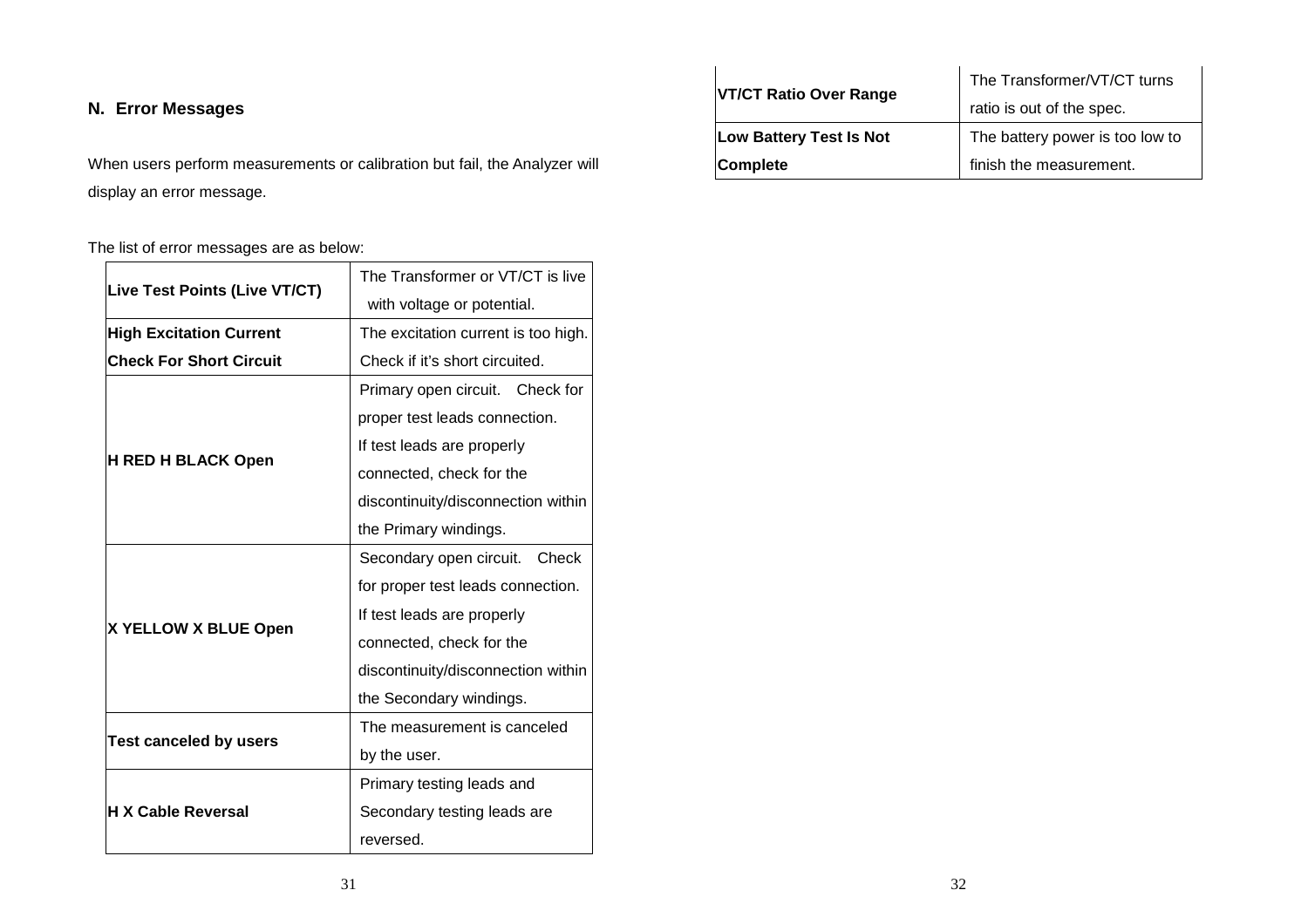# **V. Specifications**

# **A. ELECTRICAL**

**Reference Conditions**:**23**℃ <sup>±</sup> **5**℃ **(30 to 50% RH) range. Add 25ppm/** ℃ **for 0**° **to 18**℃ **and 28**° **to 50**℃ **to all accuracy specifications. No external electrical or magnetic fields. Output current** ≦**150 mA for VT/PT and** ≦**50mA for CT. Calibration cycle is 1 year.** 

| Ratio Range (VT/PT)       | Autoranging: 0.8000 to 10000: 1                |                |  |
|---------------------------|------------------------------------------------|----------------|--|
| Accuracy (70Hz)           | Ratio Range                                    | Accuracy (% of |  |
|                           |                                                | Reading)       |  |
|                           | $0.8000 - 999.99$                              | ± 0.1%         |  |
|                           | $1000.0 - 4999.9$                              | ± 0.2%         |  |
|                           | $5000.0 - 10000$                               | ± 0.25%        |  |
| Ratio Range (CT)          | Autoranging: 0.8000 to 2000.0                  |                |  |
| Accuracy (70Hz)           | Ratio Range                                    | Accuracy (% of |  |
|                           |                                                | Reading)       |  |
|                           | 0.8000 to 2000.0                               | ± 0.5%         |  |
| <b>Excitation Signal</b>  | VT/PT Mode: 34Vrms max                         |                |  |
|                           | CT Mode: Auto Level 0 to 1A, 0.1 to 20 Vrms    |                |  |
| <b>Excitation Current</b> | Range: $0$ to 1000mA                           |                |  |
| Display                   | Accuracy: $\pm$ (2% of Reading +2mA)           |                |  |
| Excitation Frequency (Hz) | 50, 55, 60, 70, 100, 120, 200, 240, 300, 400   |                |  |
| Display                   | 5" Large dot matrix LCD display (240*128) with |                |  |
|                           | backlight                                      |                |  |

| <b>Power Source</b>          | Rechargeable Lithium Battery, 3400mAh             |  |
|------------------------------|---------------------------------------------------|--|
| <b>Battery Life</b>          | Over 10 hrs of continuous operation. Battery life |  |
|                              | (%) indication                                    |  |
| <b>Battery Charger</b>       | Universal input (90 to 264Vrms input)             |  |
| <b>Charging Time</b>         | $<$ 4 hrs                                         |  |
| Data Storage                 | 4096 Files Each (VTM, CTM, VTR, CTR, BMP)         |  |
| Date/Time                    | Battery-backed, Real-time Calendar clock          |  |
| Measurement Method           | ANSI / IEEE C57.12.90 和 IEC 600076.1              |  |
| <b>Operation Environment</b> | $5^{\circ}$ C ~ 50 $^{\circ}$ C, 85% RH           |  |
| <b>Storage Environment</b>   | $-20^{\circ}$ C ~ 60 $^{\circ}$ C, 75% RH         |  |

# **B. ACCESSORY**

- 1. Test leads (set of 2)
- 2. Alligator clips (4pcs.)
- 3. Rechargeable lithium battery
- 4. User manual
- 5. AC adaptor
- 6. Power cord
- 7. Software CD & Manual
- 8. Carrying bag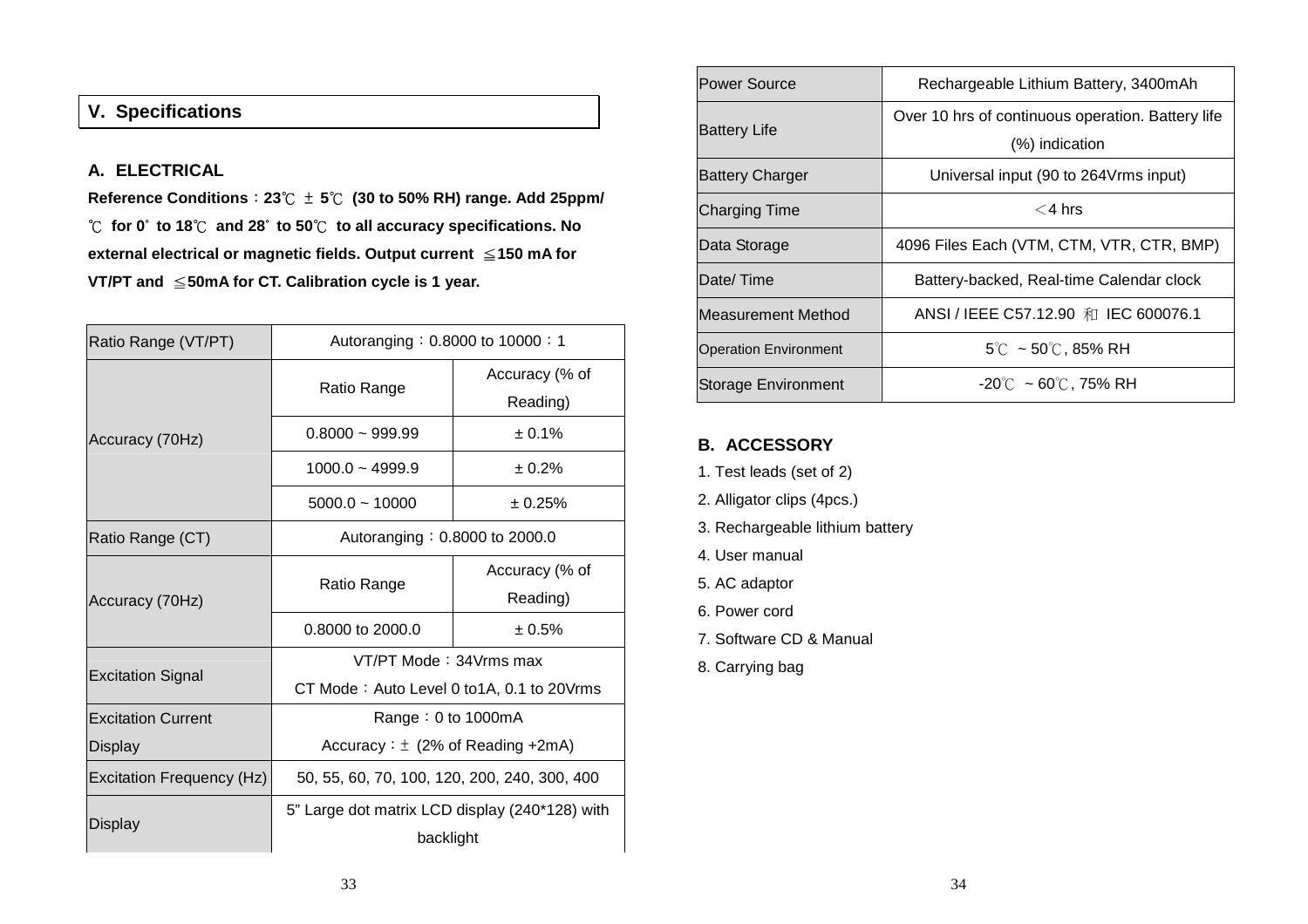# **VI. Battery Replacement (Recharging)**

If the lithium battery can not be charged, users should always purchase a new lithium battery from the distributor or importer. The charging circuit built-in is designed only for the lithium battery.

The lithium battery of the Analyzer is always sold with the plastic battery cover. Do not purchase a lithium battery from a source which is not approved by the manufacturer.

# **Non-approved lithium battery could cause damage to the instrument or hazard to the users.**



# **Steps to replace the lithium battery:**

- 1. Unscrew and remove the lithium battery (with plastic battery cover).
- 2. Put in a new rechargeable lithium battery (with plastic battery cover).
- 3. Screw the battery cover.

### **Steps to charge the lithium battery:**

- 1. Connect the AC power adaptor with the Analyzer.
- 2. The battery can be charged without turning on the Analyzer.
- 3. The recharging takes about 4 hours. After recharging, remove the AC power adaptor.
- 4. Turn on the Analyzer, and the LCD displays "".